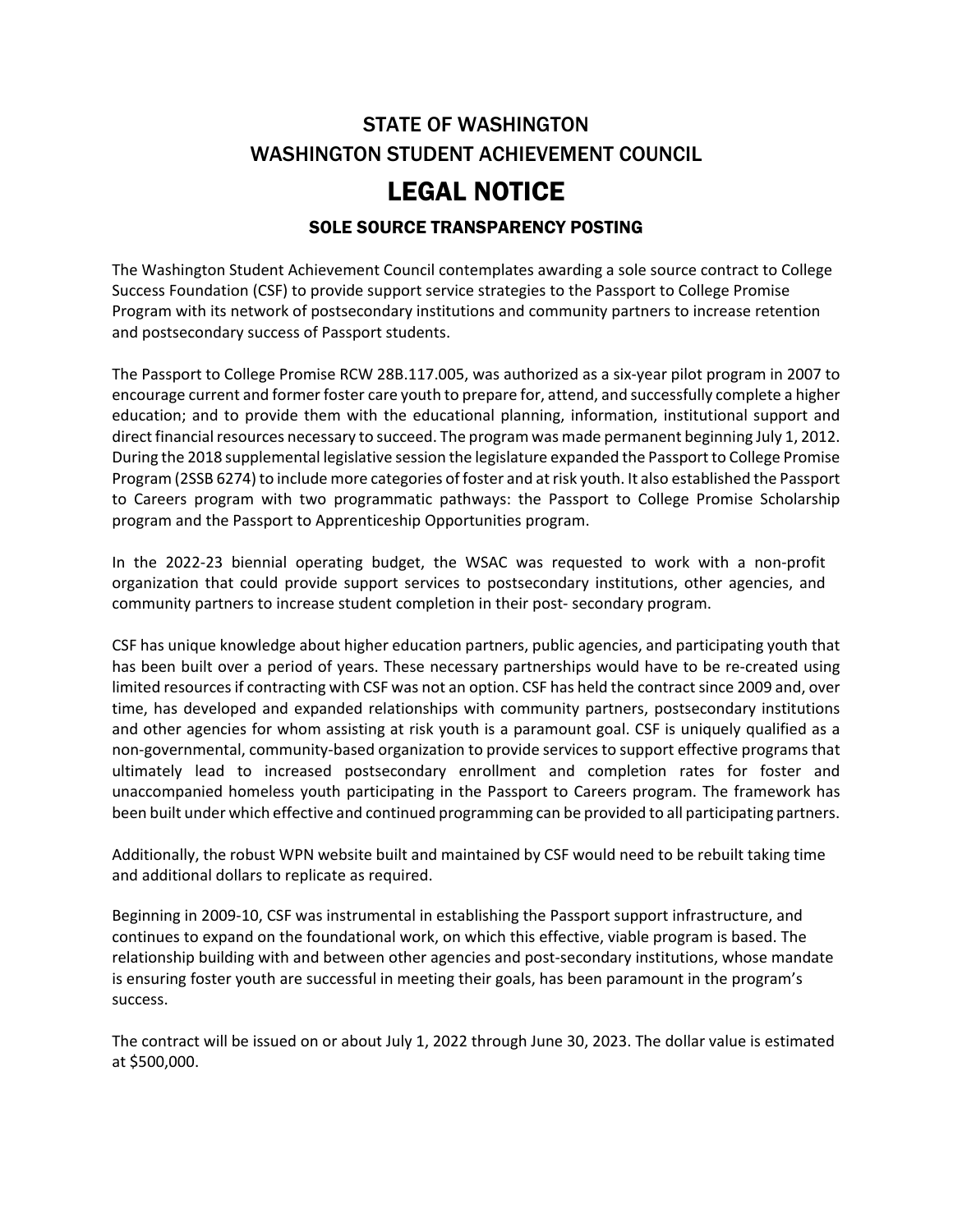Offerors contemplating the above requirements are required to submit capability statements detailing their ability to meet the agency's requirements by 5:00 p.m. PST on June 23, 2022. In the absence of other qualified sources, it is the agency's intent to make a sole source award of the contract.

To submit capability statements or for questions, contact:

Marla Skelley, Associate Director for Compliance, SFA Washington Student Achievement Council 917 Lakeridge Way SW P.O. Box 43430 Olympia, WA 98504-3430

E-mail: [marlas@wsac.wa.gov](mailto:marlas@wsac.wa.gov) Phone: 360.485.1320

Date Posted: June 15, 2022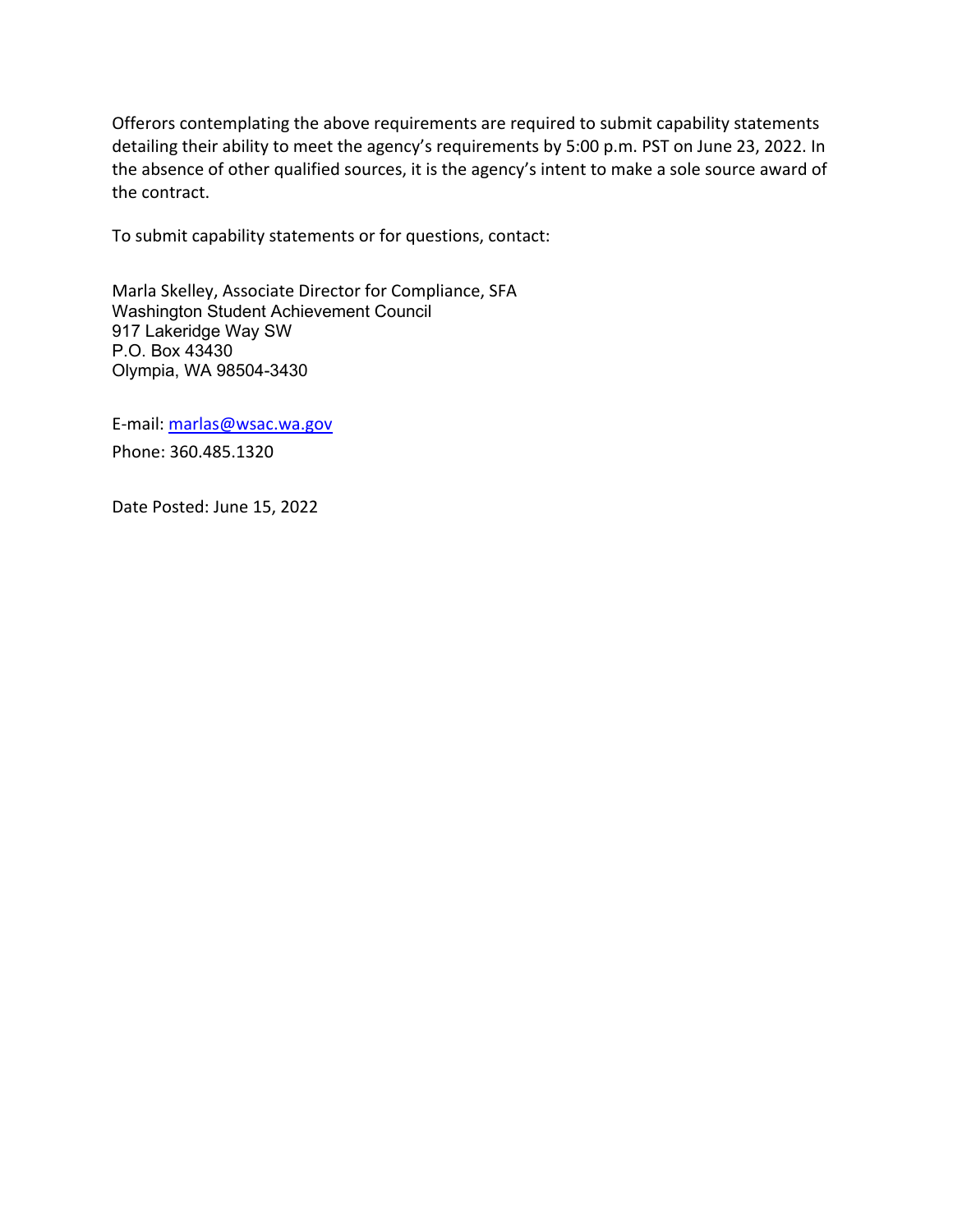#### **Contract No. 23PR280**

## **Contract for Professional Services between the State of Washington Washington Student Achievement Council and College Success Foundation**

This Contract is made and entered into by and between the state of Washington, Washington Student Achievement Council, hereinafter referred to as the "**AGENCY,**" and the below named firm, hereinafter referred to as "**CONTRACTOR**."

*College Success Foundation 15500 SE 30th Pl, Ste. 200 Bellevue, WA 98007 Phone: 425‐416‐2009 Email: jschindler@collegesuccessfoundation.org WA State UBI Number: 602‐027‐399*

#### **PURPOSE**

The purpose of this contract is to support College Success Foundation's (CSF) efforts to continue to employ support service strategies with its network of postsecondary institutions and community partners to increase retention and postsecondary success of Passport students. In addition to these support services, CSF offers direct student supports to Passport students via coaching.

The Passport to College Promise RCW 28B.117.005 was authorized as a six‐year pilot program in 2007 to encourage current and former foster care youth to prepare for, attend, and successfully complete higher education, and to provide them with the educational planning, information, institutional support, and direct financial resources necessary to succeed. The program was made permanent beginning July 1, 2012. During the 2018 supplemental legislative session, the legislature expanded the Passport to College Promise Program (2SSB 6274) to include more categories of foster and at‐risk youth. It also established the Passport to Careers program with two programmatic pathways: the Passport to College Promise Scholarship program and the Passport to Apprenticeship Opportunities program. A final change to the program in 2020‐21 was the eligibility change making youth who have been in care after age 13 Passport‐eligible. For purposes of this agreement, references to Passport to Careers (PTC) are intended to include all program elements.

**SCOPE OF WORK**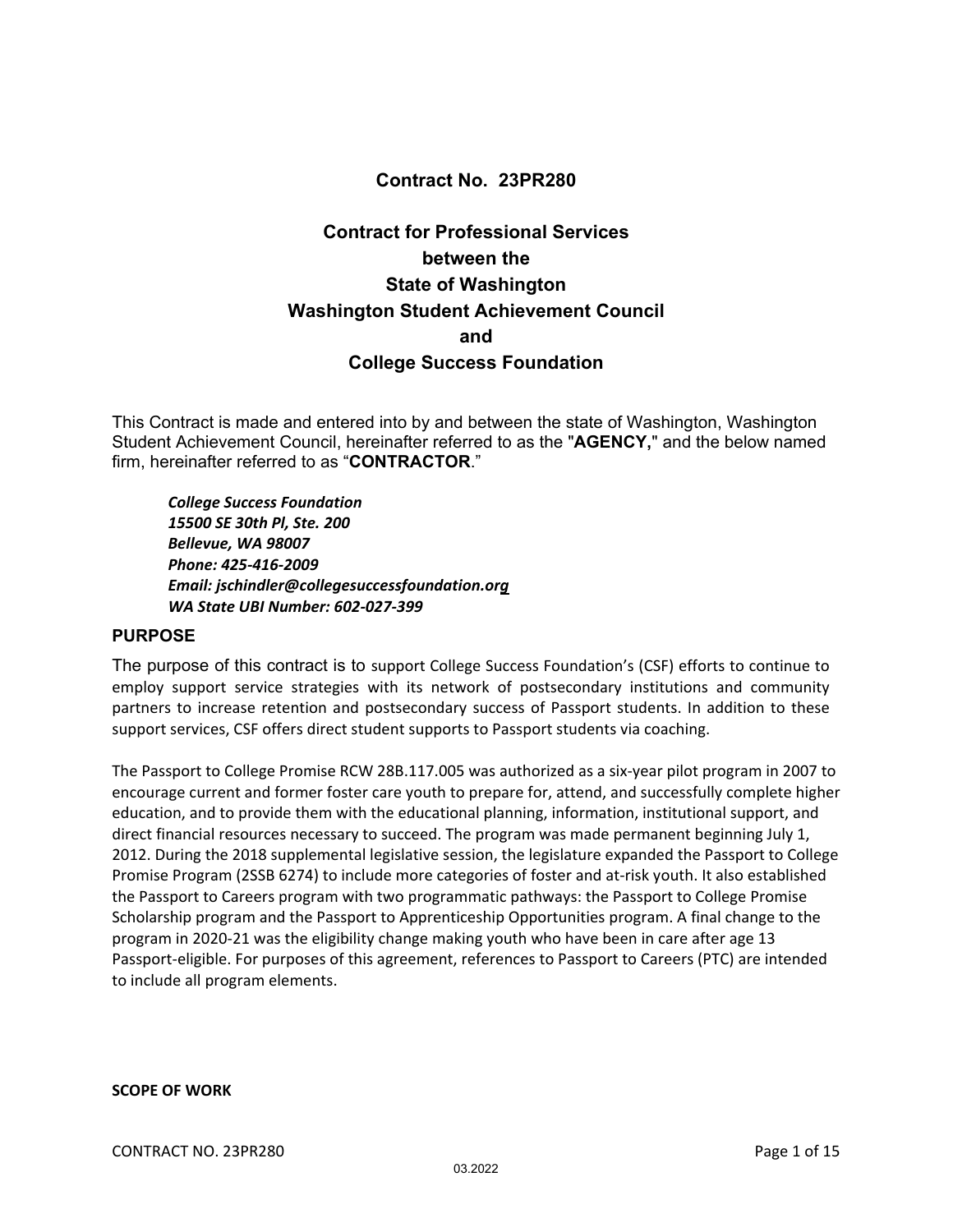- A. Attachment A, attached hereto and incorporated by reference, contains the *General Terms and Conditions* governing work to be performed under this contract, the nature of the working relationship between the AGENCY and the CONTRACTOR, and specific obligations of both parties.
- B. The CONTRACTOR will provide services and staff, and otherwise do all things necessary for or incidental to the performance of work, as set forth below:

#### 1. Knowledge Sharing, Professional Development, and Networking

#### *Objective(s):*

a. To continue to provide Washington Passport Network (WPN) members with resources, information, and connections to colleagues with the goal of increasing statewide coordination and quality of supportive services for students from foster care and unaccompanied homeless youth pursuing postsecondary education.

#### *Goals*:

- a. The WPN website and blog will serve as an effective way for WPN members to: 1.) access information and resources; 2.) connect with other members of the network community; and 3.) request technical assistance or information from CSF or WSAC.
- b. The 2022‐2023 webinar series will provide training on critical topics accessible to all members via live or recorded formats. Recorded versions of each webinar, when possible, will be sent to all members of the WPN via email.
- c. The annual statewide Passport to Careers conference will continue to offer opportunities for relevant professional development, information sharing, networking, innovation, and promoting opportunities to enhance the WPN community.
- d. CSF will participate in coalitions, work groups and other projects that promote knowledge, coordination, policies, and improved delivery of services among practitioners serving those that have experienced foster care and unaccompanied homelessness as well as elected officials including Project Education Impact, Child Welfare Advocacy Coalition, etc.
- e. Increased effective coordination of care for Passport and Passport‐eligible students through relationship building, communication, and collaboration with CBO and agency providers.

- a. CSF will continue to maintain and ensure timely updates to resources made available through washingtonpassportnetwork.org. CSF will periodically share relevant opportunities for professional development, events, and recommended practices from partners with the WPN via email and communication with regional group and coalition members.
- b. In coordination with WSAC and the Passport Leadership Team (PLT), CSF will design the 2022‐23 educational webinar series. A minimum of six trainings will be offered throughout the year. Facilitators may include CSF staff, WSAC staff, WPN members, or subject matter expert guest presenters.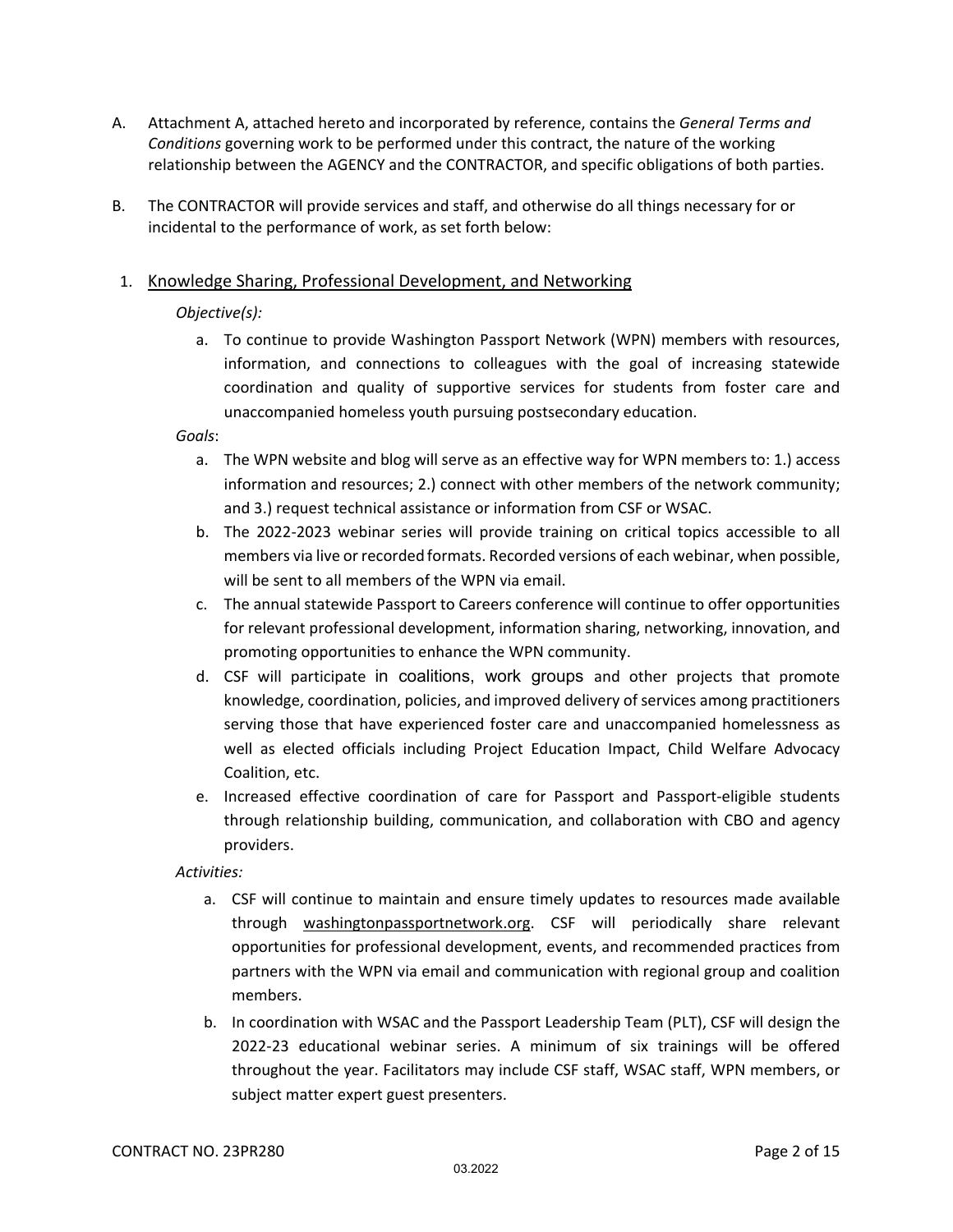- c. In consultation with WSAC, CSF will continue leading the planning and implementation of the statewide annual Passport conference. The 2022‐23 conference date and format will be evaluated based on factors including safety, competing activities and budget.
- d. Upon request, CSF will provide Passport introductory training to WPN members and Passport‐eligible students.
- e. CSF will provide backbone support to the WPN and solicit feedback on programmatic offerings. Regional Passport group members will be recruited and supported by CSF. CSF Statewide Initiatives program managers will lead the organization and support of five to seven regional Passport groups' regular meetings and large‐scale regional trainings and events.

| Activity                   | <b>Performance Metrics</b>                                                                                                                                                                                                                                                                                                                                                                                                                                    | Reporting Interval |
|----------------------------|---------------------------------------------------------------------------------------------------------------------------------------------------------------------------------------------------------------------------------------------------------------------------------------------------------------------------------------------------------------------------------------------------------------------------------------------------------------|--------------------|
| Website                    | CSF will report on key performance indicators<br>(KPIs): sessions, unique users, popular<br>content, and other relevant metrics. Data will<br>be used to improve site design, content, and<br>functionality. CSF will routinely add new<br>information to the website including blog<br>posts, timely news, practitioner-focused<br>resources, and a calendar of event listings. CSF<br>will periodically promote new content to the<br>WPN via direct email. | Quarterly          |
| <b>Webinar Series</b>      | CSF will create an annual webinar training<br>calendar informed by WSAC and the PLT.<br>There will a minimum of six trainings. 90<br>percent of post-survey respondents will report<br>that webinar met or exceeded their<br>expectations.                                                                                                                                                                                                                    | Quarterly          |
| <b>Passport Conference</b> | CSF will promote, plan, and deliver a Passport-<br>specific conference for members of the WPN.<br>CSF will report attendees' surveyed feedback<br>such as the relevance of workshops, overall<br>conference perception, and satisfaction with<br>keynote speakers. CSF will also report on<br>metric data such as number of attendees and<br>registrants, workshop-specific attendance,<br>number of workshops offered, and number of<br>keynote speakers.    | Annually           |
| <b>Trainings</b>           | CSF will report on number of Passport<br>introductory trainings delivered to WPN<br>members and students.                                                                                                                                                                                                                                                                                                                                                     | Quarterly          |

#### *Performance Metrics:*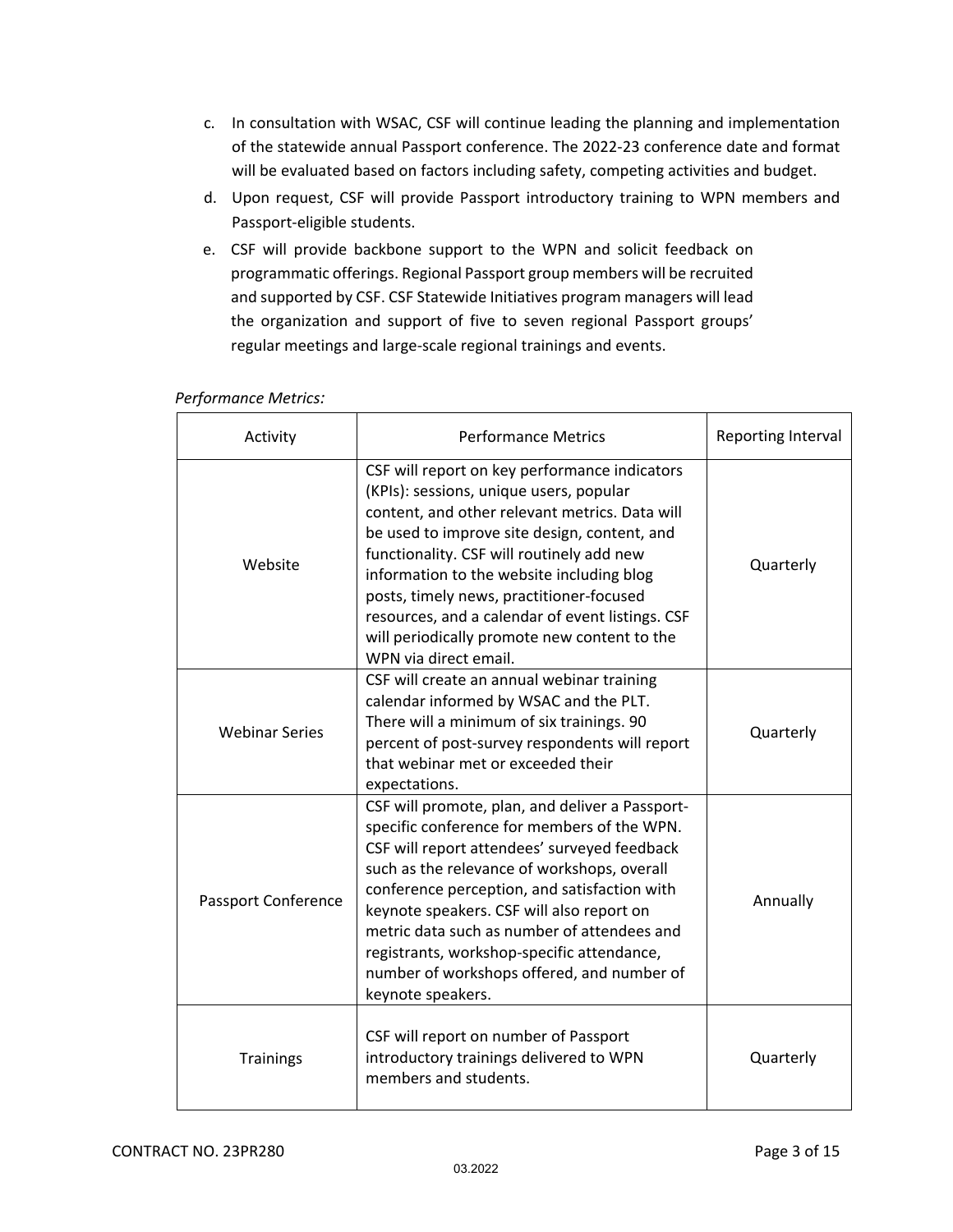| Regional Group Support | CSF will plan and facilitate the quarterly regional<br>Passport group meetings and ad hoc events and<br>trainings.                                                      | Quarterly |
|------------------------|-------------------------------------------------------------------------------------------------------------------------------------------------------------------------|-----------|
| Education and Outreach | CSF will collaborate with partners in work<br>groups, coalitions and on projects, and report<br>the number of meetings/activities/presentations<br>attended and/or led. | Quarterly |

#### 2. Tailored Support for Campus Champions

#### *Objective(s)*:

a. To deliver individualized onboarding training and technical assistance to new campus Designated Support Staff (DSS) and other Passport campus champions in order to optimize effective staff transitions and enhance programmatic quality and continuity.

*Goals:*

- a. In coordination with WSAC, CSF delivers a standardized Passport onboarding orientation. The orientation is designed to help new campus champions understand the following:
	- a. Passport background, goals, and program design
	- b. Existing student support plan and campus‐based goals and strategies
	- c. Orientation to the WPN and services that CSF provides Passport champions, including the opportunity to participate in a Regional Passport Group
- b. Provide technical assistance to WPN members including campus champions, community‐ based organizations (CBOs), and other partners.
- c. Act as a liaison between WSAC and individual campuses to bolster campus efficacy as outlined in their student support plan, partner on solutions, and act as a resource.

#### *Activities*:

a. When CSF learns of turnover in a DSS position, from WSAC or directly from a campus, we will offer onboarding training to the incoming DSS. We will also offer training to new incoming Passport Campus Leaders (PCLs) and Financial Aid Administrators (FAAs) upon request.

#### *Performance Metrics:*

| Activity                 | <b>Performance Metrics</b>                                                                                                                                                      | Reporting<br>Interval |
|--------------------------|---------------------------------------------------------------------------------------------------------------------------------------------------------------------------------|-----------------------|
| DSS onboarding trainings | CSF will offer Passport onboarding training<br>to 100 percent of new, incoming DSS<br>positions upon notification of turnover<br>and report number of onboardings<br>delivered. | Quarterly             |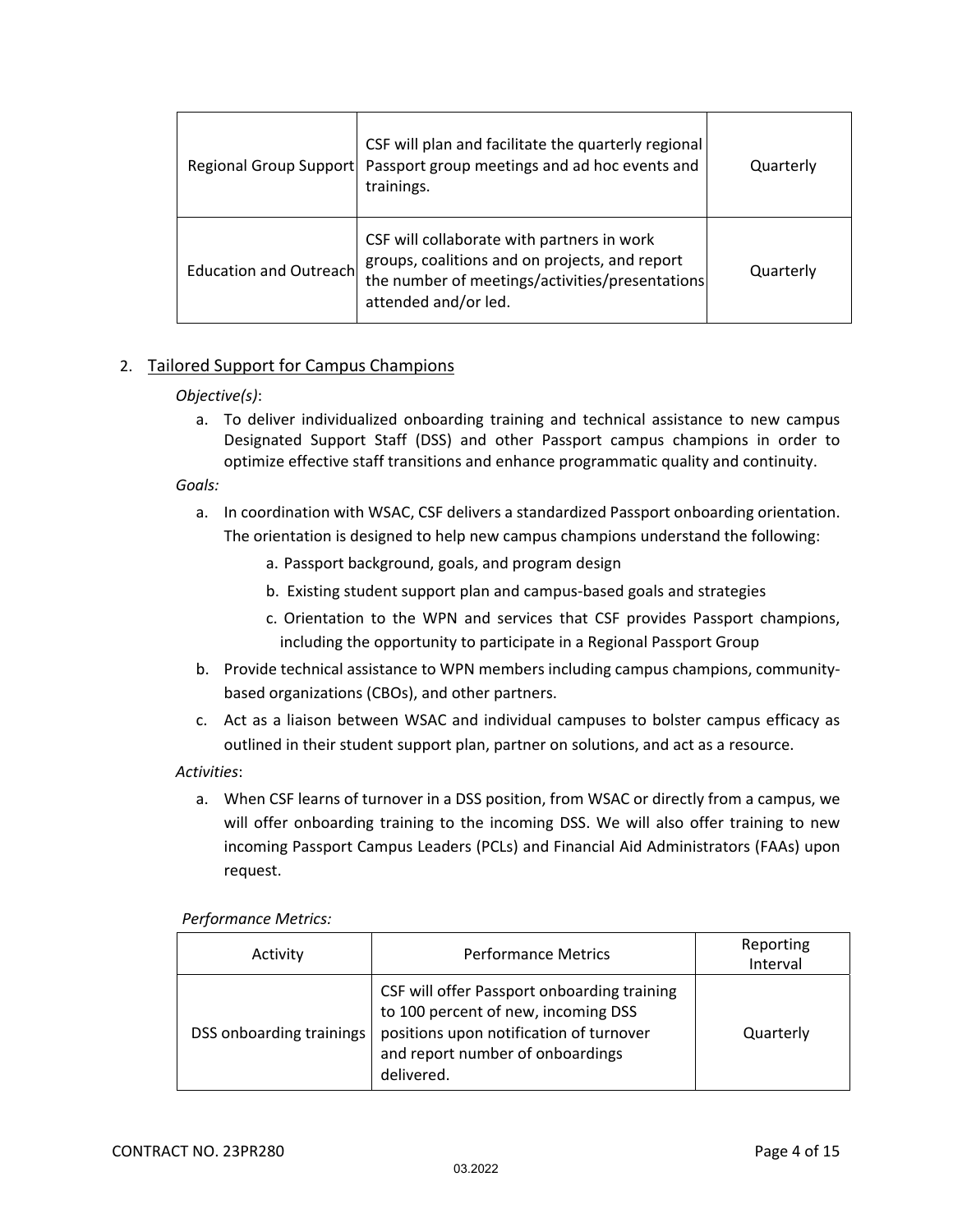| <b>Technical Assistance</b> | With WSAC's guidance, CSF will provide<br>technical assistance to campus leaders to<br>support the implementation of Student<br>Support Plans.                       | Quarterly |
|-----------------------------|----------------------------------------------------------------------------------------------------------------------------------------------------------------------|-----------|
| <b>Campus Check-Ins</b>     | CSF will offer to convene annual<br>meetings between college campuses and<br>WSAC to check in on progress and<br>challenges with executing student<br>support plans. | Annually  |

#### 3. Passport Leadership Team (PLT) and PLT Workgroups

#### *Objective(s)*:

- a. To optimize strong stakeholder engagement in Passport program implementation and quality improvement efforts statewide.
- b. To offer WPN leaders a quarterly platform for networking, strategic planning, and coordinated professional development.
- c. To help operationalize protocols outlined by the PLT Strategy Workgroup and WPN stakeholders.
- d. Together with WSAC, to guide formulation and implementation strategies outlined by PLT workgroups forming in spring 2022 (PLT advising, infrastructure, and Passport data).

*Goals:*

- a. The PLT will remain a vibrant, representative leadership team well positioned to provide advisory assistance to WSAC on matters related to Passport program implementation, overall quality, and process improvement.
- b. PLT members and WSAC will help inform decisions related to the following:
	- a. Membership structure and stakeholder representation
	- b. Annual goals and work plan
	- c. Begin implementation of strategies outlined by PLT workgroups

- a. CSF will create an annual work plan and defined goals during summer 2022 in collaboration with WSAC and PLT co‐chairs.
- b. The three PLT workgroups currently being formed will develop and implement goals, timeline and activities.
- c. CSF staff and members of the PLT will conduct PLT member outreach to reaffirm commitments from current members and recruit new members. Members will align with the requirements of the statutory language and guidance from membership and recruitment documents created by the PLT.
	- a. CSF staff will conduct onboarding for new PLT members by autumn 2022 upon receiving recommendations from regional Passport groups.
- d. In consultation with WSAC, CSF will plan, lead, and facilitate quarterly PLT meetings.
	- a. CSF will facilitate regular meetings with WSAC and PLT co-chairs ("Aloha meetings") to obtain input and approval for PLT‐related decisions.
	- b. CSF will form and/or support workgroups as needed.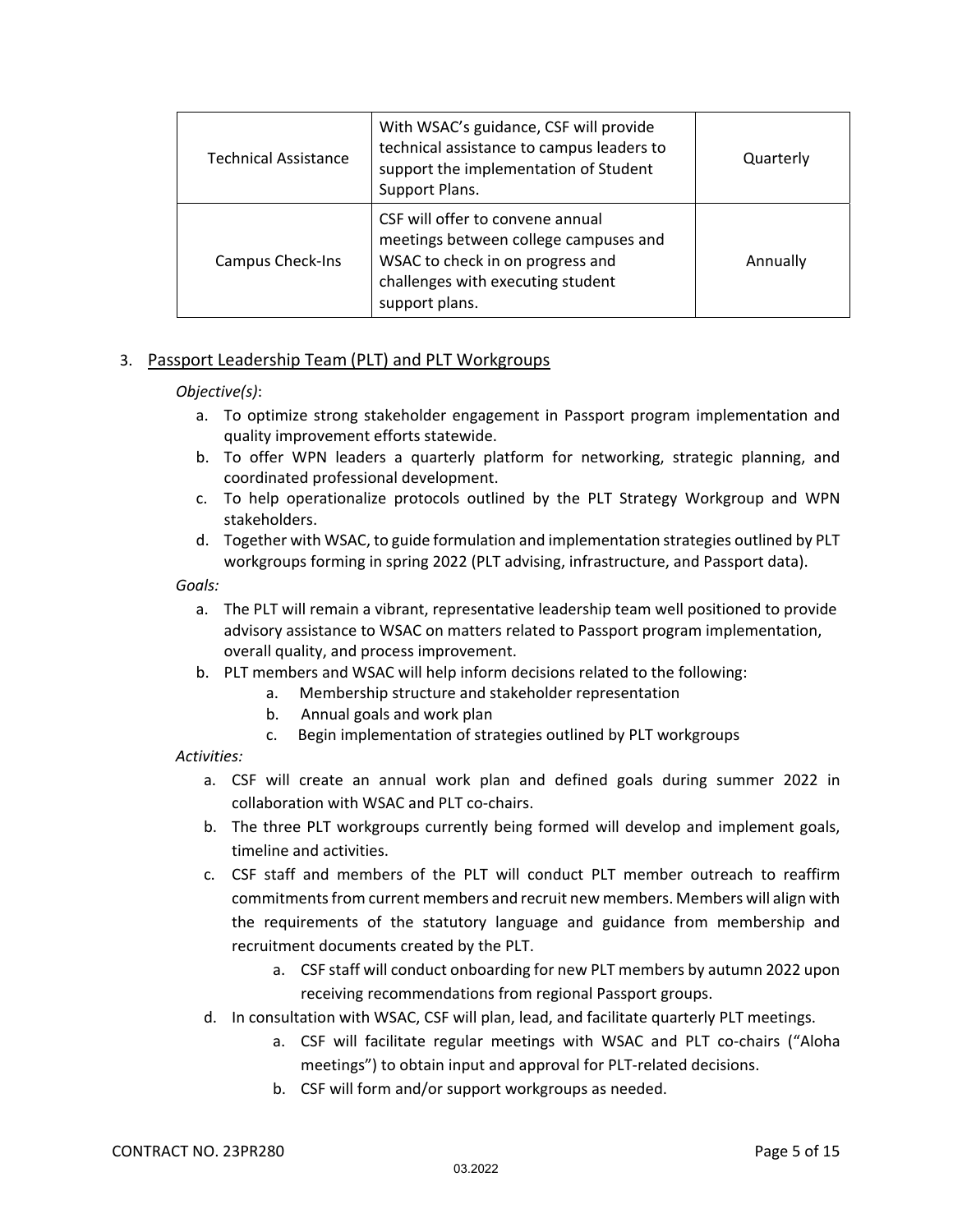- c. CSF will leverage the PLT to provide stakeholder input on critical WPN projects and events.
- d. CSF, in collaboration with WSAC, will report on and inform the PLT of Passport program‐specific decision processes and outcomes.

#### *Performance Metrics:*

| Activity                  | <b>Performance Metrics</b>                                                                                                                                           | Reporting<br>Interval |
|---------------------------|----------------------------------------------------------------------------------------------------------------------------------------------------------------------|-----------------------|
| <b>Member Recruitment</b> | CSF and PLT representatives will recruit and<br>retain PLT members in accordance with<br>statute and membership plan. New members<br>will be onboarded by CSF staff. | Quarterly             |
| Planning                  | In coordination with WSAC, CSF will ensure the<br>PLT and various workgroups have defined<br>annual goals and work plans that support those<br>goals.                | Quarterly             |
| <b>Meetings</b>           | In coordination with WSAC, CSF will plan<br>and facilitate quarterly PLT, workgroup, co-<br>chair, and other meetings as needed.                                     | Quarterly             |

#### 4. Passport Scholar Persistence Fund (PSPF)

#### *Objective(s)*:

a. To increase student persistence through providing timely small grants to Passport students with urgent needs that are not met by institutional student support funds.

*Goals:*

- a. In coordination with campus partners, CSF will award PSPF grants in a timely manner to address immediate and/or imminent needs.
- b. CSF will collaborate with students and campus partners to aid in preventing future financial hardship for Passport‐eligible students.

- a. CSF will coordinate PSPF disbursements with campus partners to maximize impact for students and avoid duplication or redundancies in processes or disbursements.
- b. CSF will continue to review the PSPF criteria used for selection to minimize barriers to applying for and accessing the PSPF.

| Activity    | <b>Performance Metrics</b>                                                                                                                                                                                                | Reporting<br>Interval |
|-------------|---------------------------------------------------------------------------------------------------------------------------------------------------------------------------------------------------------------------------|-----------------------|
| PSPF grants | CSF will review:<br>the number of students requesting funds<br>the number of students receiving funds<br>total awards granted<br>amount of funds disbursed<br>how funds were utilized<br>average size and range of awards | Quarterly             |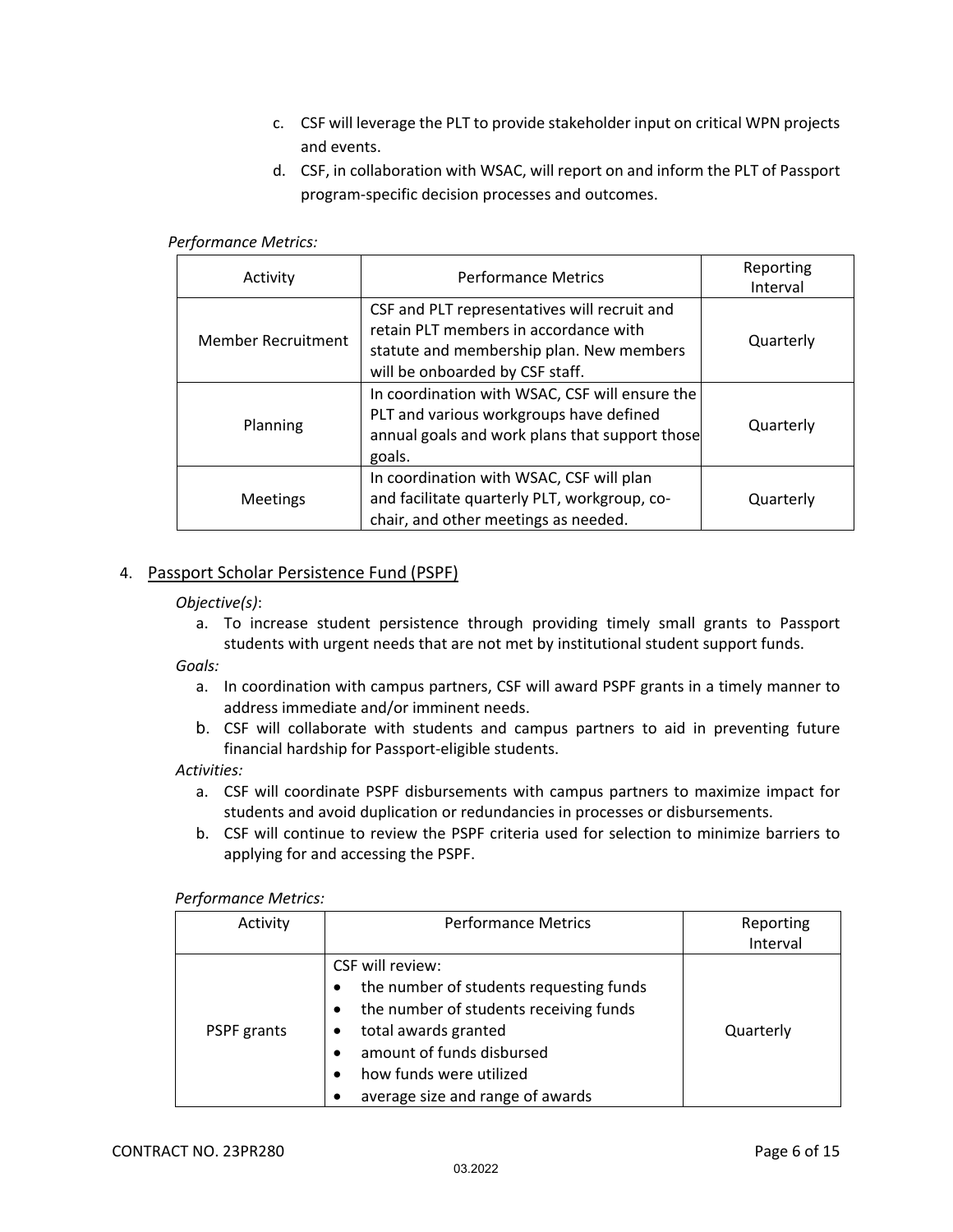#### 5. Campus Based College Coaches on Select Campuses

#### *Objective(s)*:

a. In alignment with PEI recommendations, continue piloting individualized coaching for Passport students on two campuses while exploring support for additional regional campuses.

#### *Goals:*

- a. Ensure alignment on the role of the Passport coach, their integration on college campus, their supervision, and other planning details. Ensure Passport coach efforts are complementary to existing Passport campus program services, supports and resources, including the campus student support plan.
- b. Provide expert, high‐touch coaching for enrolled Passport students based on a modified version of the Casey Family Programs coaching model / Seven Life Domains Framework.
- c. CSF will ensure the students selected for the additional support under this contract are not counted in served numbers under the auspices of any other State contract.
- d. Use available data gathered from coaching to customize supports and analyze short‐term student outcomes related to persistence and completion. If available from partners, quantitative data would be utilized to advance student outcomes.

- a. CSF will explore options to expand Passport Coaches' caseload by serving Passport‐eligible students at regional campuses. If selected, CSF will finalize additional campus support with input and approval from WSAC. Expansion of campus support depends on increased resources and staff (campus as well as CSF) capacity, campus readiness, and philosophical alignment. If additional campuses were to be approved, Memorandums of Understanding and Data Sharing Agreements will be signed.
- b. Passport coaches will complete Level I and II of the Fostering Success Coaching Institute (Seven Life Domains Framework) training.
- c. Coaches will collaborate with Passport campus champions to support the full and effective implementation of the selected campuses' student support plans, including:
	- a. Recruiting prospective Passport students
	- b. Supporting retention and graduation
	- c. Coordinating and collaborating with regional partners
- d. Coaches will meet with Passport students frequently and support them in the following domains: academics, housing, finances, physical and mental health, social and community connections, personal and cultural identity, and life skills. To avoid duplication, coaches will concentrate on domains where no other adequate support is being provided to the student from another campus or community resource.
- e. Coaches will provide visibility on the current status of adoption and implementation of Passport‐recommended practices and policies to campus staff and leadership, CSF staff, and WSAC.
- f. It is CSF's responsibility to educate and partner with campus staff and leadership about the effective use of Passport Student Support Funds in a manner consistent with guidelines articulated by the Passport Student Support Funds Guide, program law, and campus‐specific student support plan strategies. Only WSAC has the authority to enforce policies and program law.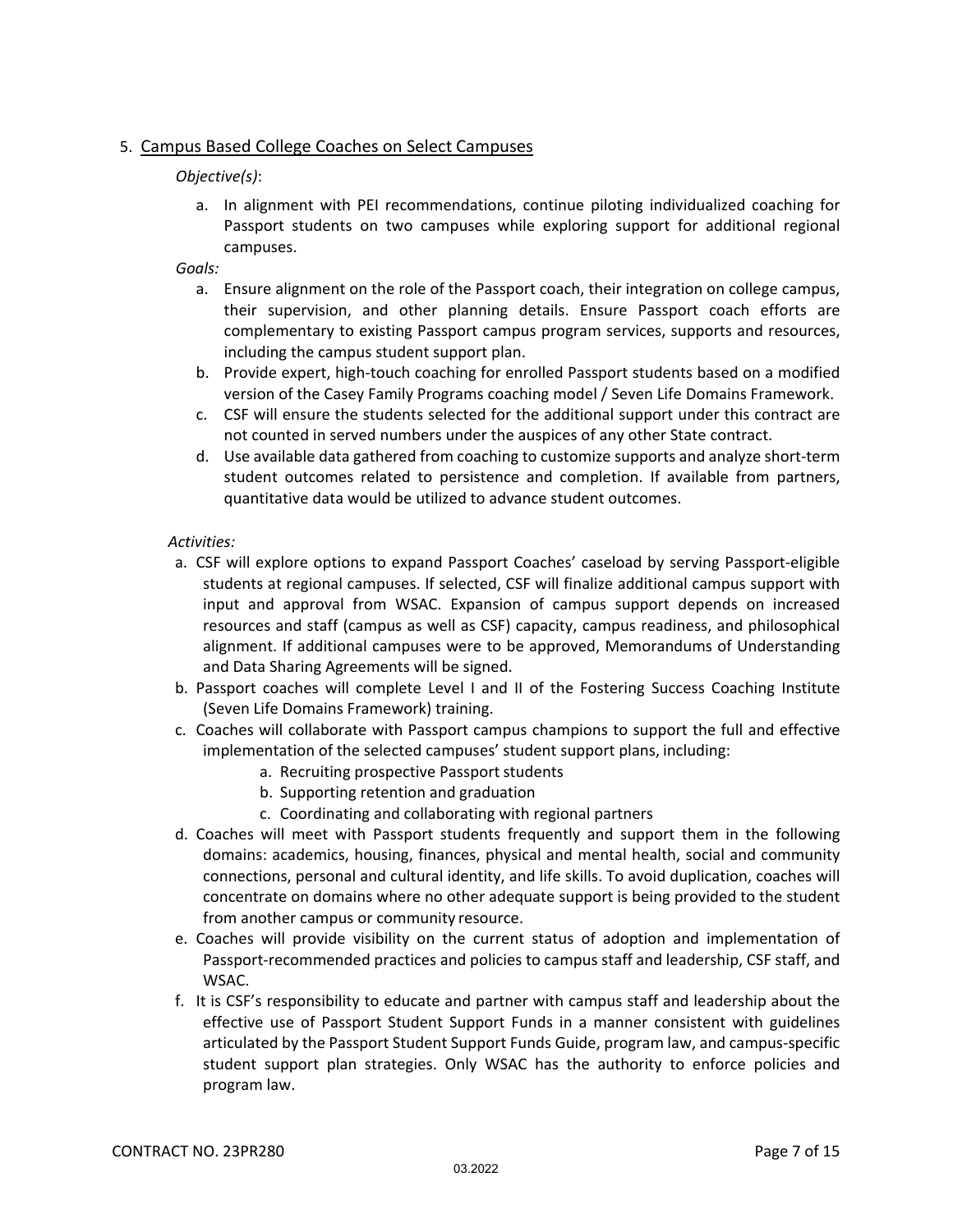- g. Regional Passport groups are led by the CSF Statewide Initiatives. Passport Coaches will participate in and potentially lead the planning of local regional Passport group meetings and provide support and planning events for incoming and current Passport‐eligible students. Coaches will work closely with high school liaisons, DCYF, and CBOs, and help with recruiting and retaining these regional partnerships.
- h. The table below outlines specific activities supported by CSF and by campus partners. In general, campus partners are responsible for advising while CSF is responsible for coaching. In advising, specific needs are addressed (e.g., financial aid, registration, course selection, major selection). CSF will take on a holistic coaching approach focusing on student development. Coaching is a collaborative process between the student and coach that considers both the short‐ and long‐term goals for thestudent.
	- a. Coaching may supplement advising to ensure actions resulting from advising sessions align with a student's future personal and professional goals. It is critical to ensure a seamless support experience for students, so it will be necessary for CSF and campusesto cross‐promote and collaborate onvarioussupport activities.

| <b>CSF</b>                                                                               | Campuses                                                        |
|------------------------------------------------------------------------------------------|-----------------------------------------------------------------|
| Coordinate with campus staff to support                                                  | Focus on intrusive advising (vs. coaching) through              |
| recruitment and outreach efforts.                                                        | campus meetings focused on course selection,                    |
|                                                                                          | study skills, transition-to-college skills, financial           |
| Develop individual coaching and student                                                  | aid analysis, on-campus engagement, navigating                  |
| development plans using the Fostering                                                    | campus systems, and study skills.                               |
| Success Coaching Institute's Seven Life                                                  |                                                                 |
| Framework (with a strong focus on life skills,                                           | Review each Passport student's individual budget                |
| personal identity, employment, supportive                                                | to ensure cost of attendance can be met (with                   |
| relationships, physical and mental health).                                              | minimal loans).                                                 |
|                                                                                          | Respond to Passport students' request for                       |
| Counsel Passport-eligible students on campus,<br>community and other resources including | financial support (e.g., laptop needs, loan write-              |
| financial aid, availability of student support                                           | offs, etc.)                                                     |
| funds, and basic needs providers. Share                                                  |                                                                 |
| community resource maps aligned to the                                                   | Host campus events for Passport-eligible                        |
| Seven Life Domains.                                                                      | students.                                                       |
|                                                                                          |                                                                 |
| Meet established per-quarter outreach                                                    | Participate in regional Passport groups and                     |
| attempts.                                                                                | opportunities to network with community or K-12                 |
|                                                                                          | organizations supporting Passport-eligible                      |
| Capture student progress data in Salesforce                                              | students.                                                       |
| Student Information System (SIS); utilize SIS                                            |                                                                 |
| to track student data.                                                                   | Refer Passport-eligible students to CSF coaches<br>for support. |
|                                                                                          |                                                                 |
| Evaluate student data to prioritize daily                                                |                                                                 |
| outreach and coaching plans for each student.                                            |                                                                 |
| Support regional Passport groups to foster                                               |                                                                 |
| relationships between K-12 and higher                                                    |                                                                 |
| education systems and promote a seamless                                                 |                                                                 |
| student journey across these systems.                                                    |                                                                 |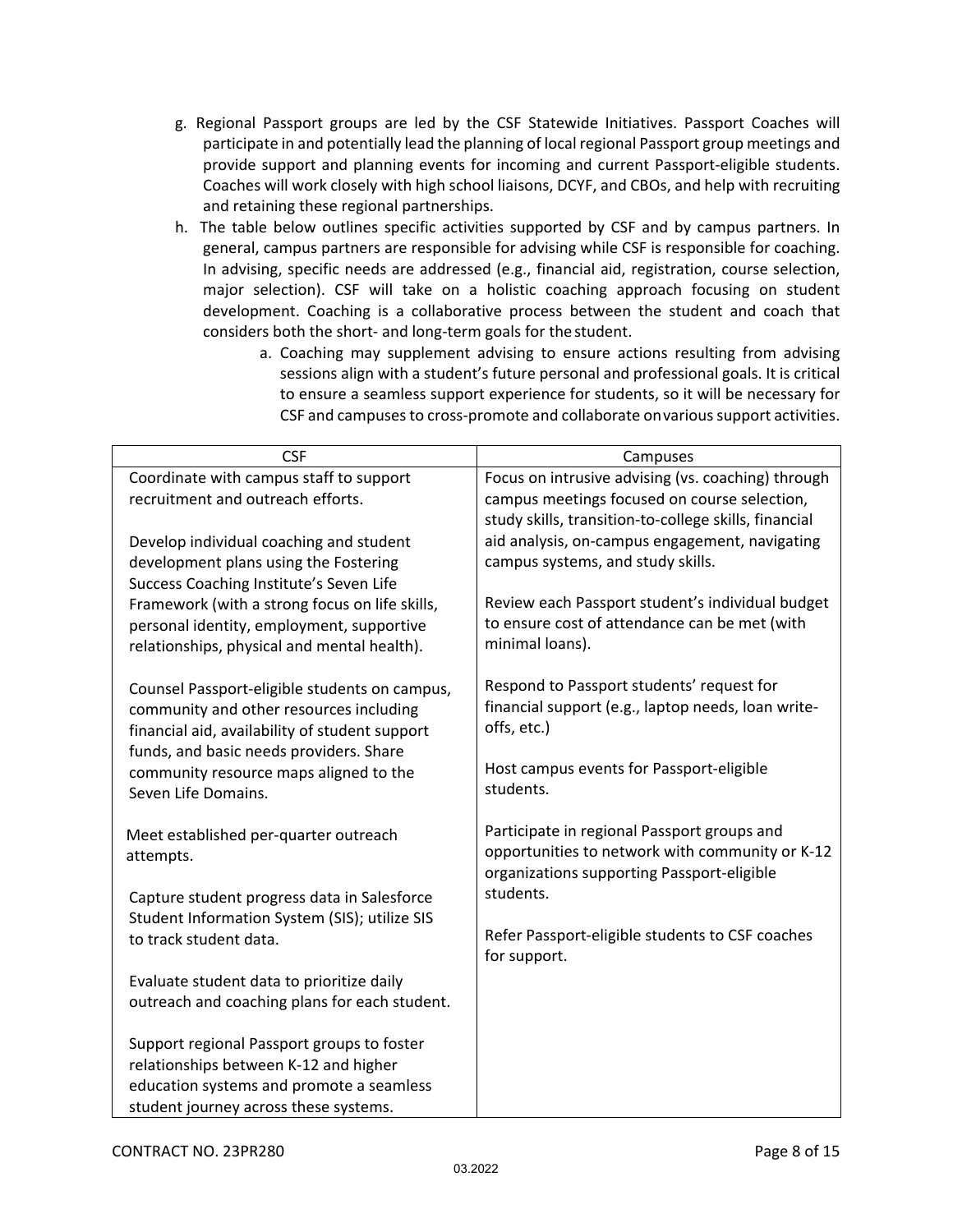| Share evaluation data (from coaching<br>sessions) with campus partners to ensure<br>data-informed practices and ongoing<br>program improvement. |
|-------------------------------------------------------------------------------------------------------------------------------------------------|
| Support relevant campus programs and<br>events (e.g., student orientations and<br>conferences) that support Passport students.                  |
| Invite campus champions to events offered by<br>CSF and supported by campus coach.                                                              |

#### *Performance Metrics:*

| Activity                             | <b>Performance Metrics</b>                                                                                                                                                                                                                                                                                                                                                                                                                                                                                                                                                                                                                                                                                                                                                                           | Reporting<br>Interval |
|--------------------------------------|------------------------------------------------------------------------------------------------------------------------------------------------------------------------------------------------------------------------------------------------------------------------------------------------------------------------------------------------------------------------------------------------------------------------------------------------------------------------------------------------------------------------------------------------------------------------------------------------------------------------------------------------------------------------------------------------------------------------------------------------------------------------------------------------------|-----------------------|
| Recruitment                          | CSF will review:<br>Number of prospective students receiving<br>outreach<br>Number of prospective students referred by<br>regional partners<br>Number of students who enroll in CSF<br>Passport program (i.e., submit Passport<br>Release of Information form)                                                                                                                                                                                                                                                                                                                                                                                                                                                                                                                                       | Quarterly             |
| Retention and graduation<br>supports | CSF will review:<br>Number of unaccompanied homeless<br>$\bullet$<br>youth who received coaching services<br>Number of foster youth who received<br>$\bullet$<br>coaching services<br>Number of unique students who<br>participate in coaching<br>Number of coaching sessions with<br>$\bullet$<br>students<br>Number of coaching sessions related to<br>finances and employment<br>Number of coaching sessions related to<br>$\bullet$<br>housing and transportation<br>Number of coaching sessions related to<br>$\bullet$<br>physical and mental well being<br>Number of coaching sessions related to<br>$\bullet$<br>supportive relationships and community<br>connections<br>Number of coaching sessions related to<br>cultural and personal identity<br>Number of coaching sessions related to | Quarterly             |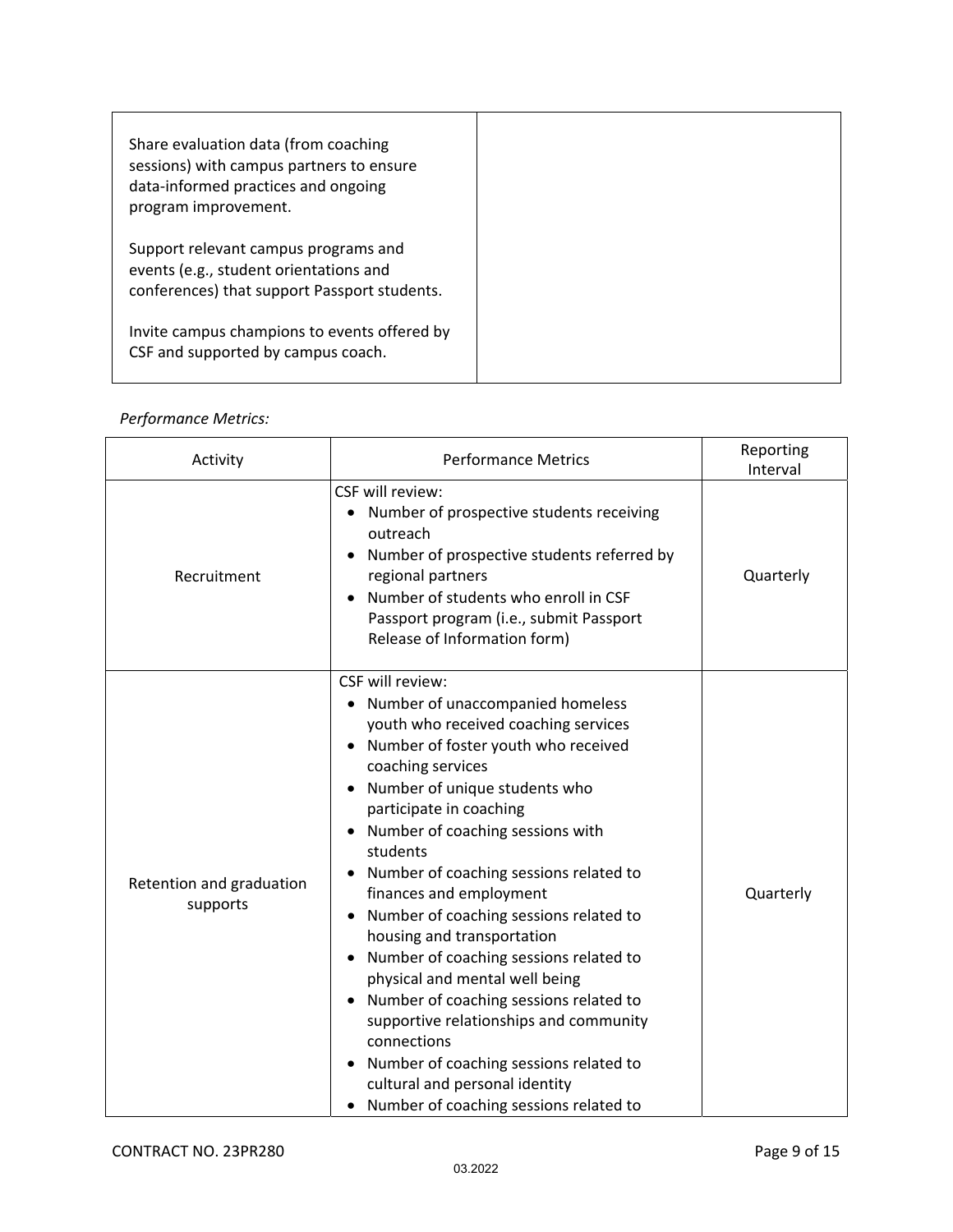|                                                                                             | life skills<br>Number of coaching sessions related to<br>education<br>• Percent of students meeting SAP by<br>term<br>• Percent of students completing two<br>terms within an academic year                                                     |           |
|---------------------------------------------------------------------------------------------|-------------------------------------------------------------------------------------------------------------------------------------------------------------------------------------------------------------------------------------------------|-----------|
| Connections with regional<br>partners                                                       | CSF will review:<br>Number of regional Passport group<br>meetings facilitated or supported<br>Number of unique efforts made to connect<br>and collaborate with regional partners<br>Number of new regional partner<br>relationships established | Quarterly |
| Support adoption and<br>implementation of PASSPORT<br>recommended practices and<br>policies | CSF will share:<br>Narrative on efforts made to support<br>implementation of recommended<br>practices, including use of Passport<br><b>Student Success Funds</b>                                                                                | Annually  |

C. The CONTRACTOR shall produce the following written reports or other written documents (deliverables) by the dates indicated below.

#### **Quarterly/Semiannual Reporting**

Each report listed in Table 1 will describe:

- Quarterly performance measurement progressfor each measure in each area or the activity areas including outcome data;
- Quarterly student record‐level data for intervention activities as available. (Reports should indicate under which category students were served, i.e., foster youth, unaccompanied homeless, tribal, etc.)
- Students reported as served under this contract may not be served under another State Contract (e.g., a Passport student may not be counted as served under this contract if they receive services under the Leadership 1000 contract).
- Semiannual financial statements outlining program expenditures. The semiannual report due July 15, 2023 will incorporate the final annual report.

The annual report is due by **July 29, 2023** and will address how performance measures were met, exceeded, or not met and why.

| Table 1                                    |
|--------------------------------------------|
| <b>Contract Year 2022-2023</b>             |
| October 31, 2022 (quarterly report)        |
| January 31, 2023 (quarterly and semiannual |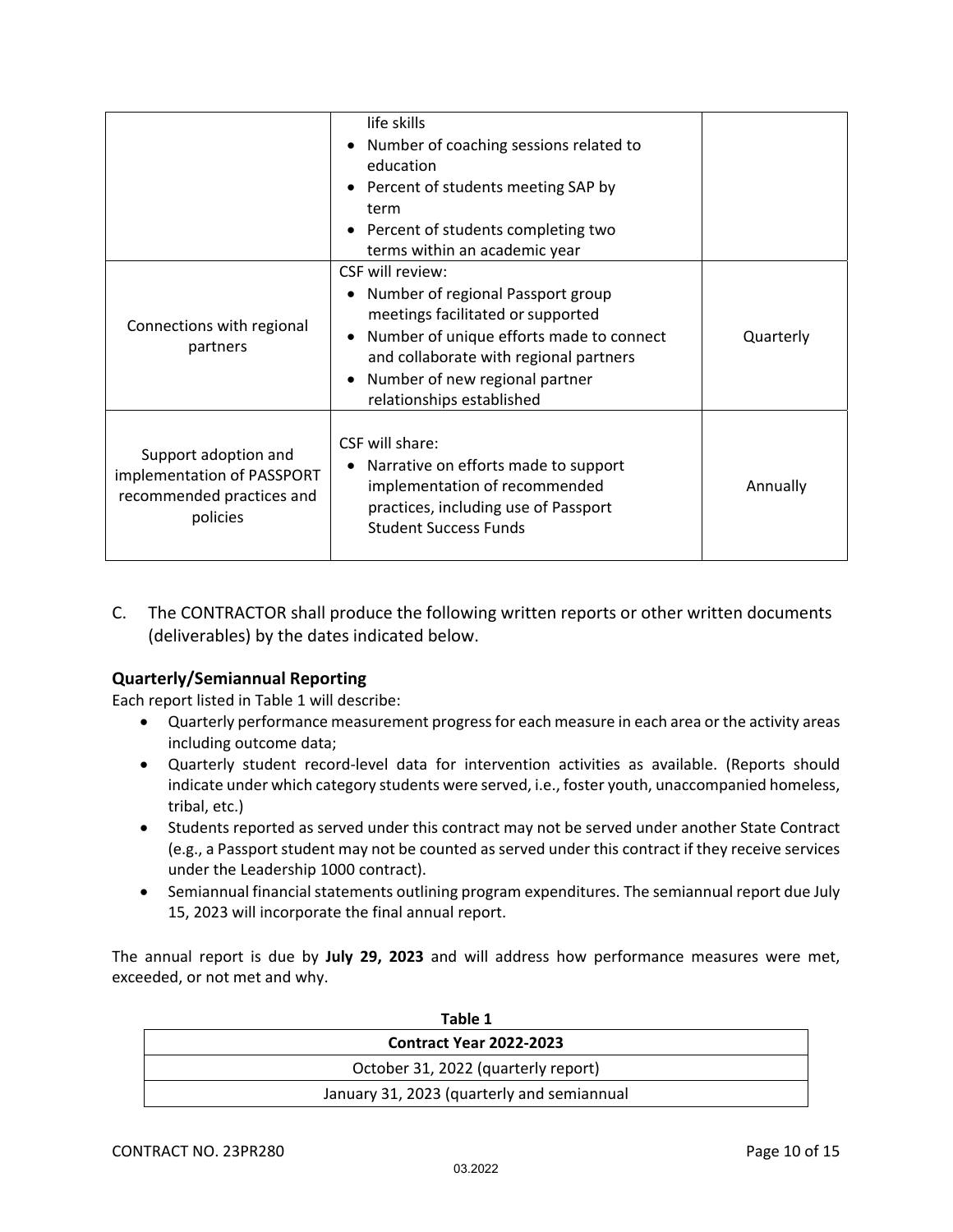| financial reports)                            |
|-----------------------------------------------|
| April 30, 2023 (quarterly report)             |
| July 29, 2023 (quarterly and final semiannual |
| financial reports)                            |

All written reports required under this contract must be delivered to Marla Skelley, the Contract Manager, in accordance with the schedule above.

#### **PERIOD OF PERFORMANCE**

The period of performance under this contract will be from July 1, 2022, or date of execution, whichever is later, through June 30, 2023.

#### **DES FILING REQUIREMENT**

The provisions of Chapter 39.26 RCW require the AGENCY to file this sole source professional service contract with the Department of Enterprise Services (DES) for approval. No contract so filed is effective nor shall work commence under it until the tenth  $(10<sup>th</sup>)$  working day following the date of filing or until DES approval, whichever is later. The AGENCY is also required to provide notice of this sole source professional services contract opportunity by posting notice on the state's enterprise vendor registration and bid notification system (WEBS). No contract so posted is effective, nor shall work commence under it, until the fifth (5<sup>th</sup>) working day following the date of posting. Further, the AGENCY is required to make this sole source professional services contract available for public inspection by posting this contract on the AGENCY's website. No contract so posted is effective, nor shall work commence under it, until the tenth  $(10<sup>th</sup>)$  working day following the date of posting.

#### **COMPENSATION**

Total compensation payable to CONTRACTOR for satisfactory performance of the work under this contract shall not exceed four‐hundred ninety‐nine thousand, five‐hundred twenty‐six dollars (\$499,526) for the performance of all things necessary for or incidental to the performance of work as set forth in the Scope of Work.

CONTRACTOR'S compensation for services rendered shall be based on the following rates or in accordance with the following terms:

| Table 2                                                 |          |
|---------------------------------------------------------|----------|
| August 12, 2022 - Invoice 1 of 12 - For July 2022       | \$41,627 |
| September 16, 2022 - Invoice 2 of 12 - For August 2022  | \$41,627 |
| October 14, 2022 - Invoice 3 of 12 - For September 2022 | \$41,627 |
| November 18, 2022 Invoice 4 of 12 - For October 2022    | \$41,627 |
| December 16, 2022 - Invoice 5 of 12 - For November 2022 | \$41,627 |
| January 13, 2023 - Invoice 6 of 12 - For December 2022  | \$41,627 |
| February 17, 2023 - Invoice 7 or 12 - For January 2023  | \$41,627 |
| March 17, 2023- Invoice 8 of 12 - For February 2023     | \$41,627 |
| April 14, 2023- Invoice 9 of 12 - For March 2023        | \$41,627 |
| May 19, 2023 - Invoice 10 of 12 - For April 2023        | \$41,627 |
| June 16, 2023- Invoice 11 of 12 - For May 2023          | \$41,628 |
| July 14, 2023 Invoice 12 of 12 - For June 2023          | \$41,628 |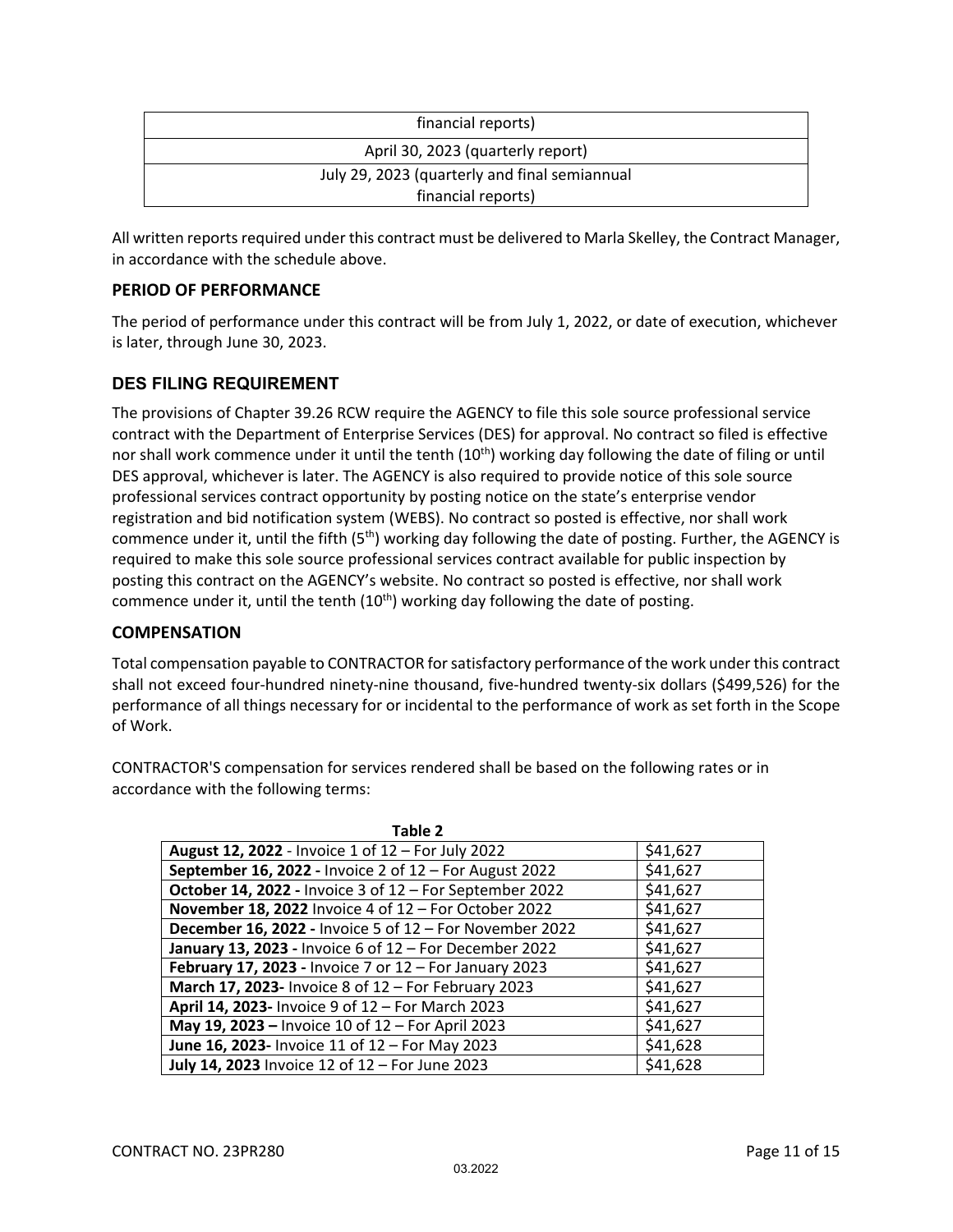Payments shall be rendered in ten monthly disbursements of forty‐one thousand, six‐hundred twenty‐ seven dollars and no cents (\$41,627) and two disbursements of forty-one thousand, six-hundred twentyeight dollars and no cents (\$41,628) as described in Table 2 of the COMPENSATION/PAYMENT section.

The AGENCY will determine whether the reports contain sufficient quantitative as well as qualitative information to approve the payment. Should performance be deemed insufficient, the AGENCY will request additional information within a specified timeframe. In the event that performance is still judged insufficient, payments will be reduced or withheld.

#### **BILLING PROCEDURES AND PAYMENT**

AGENCY will pay CONTRACTOR upon acceptance of services provided and receipt of properly completed invoices, which shall be submitted to the Contract Manager not more often than monthly*.*

The invoices shall describe and document, to the AGENCY'S satisfaction, a description of the work performed, the progress of the project, and fees. The invoice shall include the contract reference number 23PR280. If expenses are invoiced, provide a detailed breakdown of each type. A receipt must accompany any single expenses in the amount of \$50.00 or more in order to receive reimbursement.

Payment shall be considered timely if made by the AGENCY within thirty (30) calendar days after receipt of properly completed invoices. Payment shall be sent to the address designated by the CONTRACTOR.

The AGENCY may, in its sole discretion, terminate the contract or withhold payments claimed by the CONTRACTOR for services rendered if the CONTRACTOR fails to satisfactorily comply with any term or condition of this contract.

No payments in advance or in anticipation of services or supplies to be provided under this contract shall be made by the AGENCY.

#### **CONTRACT MANAGEMENT**

The Contract Manager for each of the parties shall be the contact person for all communications and billings regarding the performance of this contract.

| <b>CONTRACTOR Contract Manager</b>      | <b>AGENCY Contract Manager</b>         |
|-----------------------------------------|----------------------------------------|
| Juliet Schindler                        | Marla Skelley                          |
| <b>College Success Foundation</b>       | Washington Student Achievement Council |
| 15500 SE 30 <sup>th</sup> PL, STE 200   | 917 Lakeridge Way SW                   |
| Bellevue, WA 98007                      | P.O. Box 43430                         |
| Phone: (425) 416-2047                   | Olympia, WA 98504-3430                 |
| Fax: (425) 416-2001                     | Phone: (360) 485-1320                  |
| Email address:                          | Email address: marlas@wsac.wa.gov      |
| jschindler@collegesuccessfoundation.org |                                        |

#### **INSURANCE**

CONTRACTOR shall, during the term of this Contract, maintain in full force and effect, the insurance described in this section. CONTRACTOR shall acquire such insurance from an insurance carrier or carriers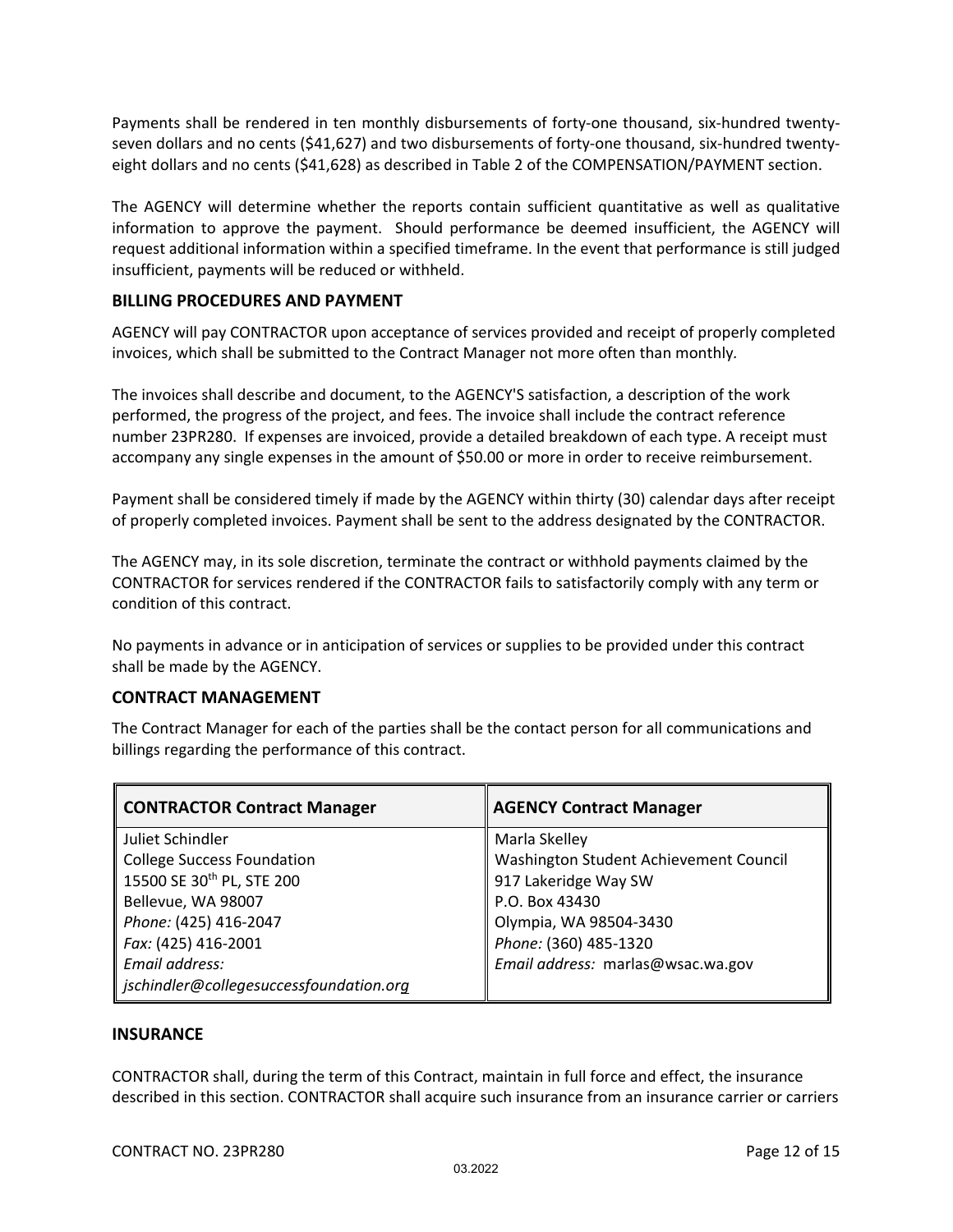licensed to conduct business in the state of Washington and having a rating of A‐, Class VII or better, in the most recently published edition of *Best's Reports.* In the event of cancellation, non‐renewal, revocation or other termination of any insurance coverage required by this Contract, CONTRACTOR shall provide written notice of such to AGENCY within one (1) Business Day of CONTRACTOR's receipt of such notice. Failure to buy and maintain the required insurance may, at AGENCY's sole option, result in this Contract's termination.

The minimum acceptable limits shall be as indicated below, with no deductible for each of the following categories:

- 1. Commercial general liability covering the risks of bodily injury (including death), property damage and personal injury, including coverage for contractual liability, with a limit of not less than \$1 million per occurrence/\$2 million general aggregate;
- 2. Business automobile liability (owned, hired, or non-owned) covering the risks of bodily injury (including death) and property damage, including coverage for contractual liability, with a limit of not less than \$1 million per accident;
- 3. Employers liability insurance covering the risks of CONTRACTOR's employees' bodily injury by accident or disease with limits of not less than \$1 million per accident for bodily injury by accident and \$1 million per employee for bodily injury by disease;
- 4. Umbrella policy providing excess limits over the primary policies in an amount not less than \$3 million;
- 5. Professional liability errors and omissions, with a deductible not to exceed \$25,000, and coverage of not less than \$1 million per occurrence/\$2 million general aggregate; and
- 6. Crime coverage with a deductible not to exceed \$1 million, and coverage of not less than \$5 million single limit per occurrence and \$10 million in the aggregate, which shall at a minimum cover occurrences falling in the following categories: computer fraud and cyber‐attacks; forgery; money and securities; and employee dishonesty.

All insurance provided by CONTRACTOR shall be primary as to any other insurance or self‐insurance programs afforded to or maintained by the State and shall include a severability of interests (cross‐ liability) provision.

CONTRACTOR shall include all Subcontractors as insured under all required insurance policies, or shall furnish separate certificates of insurance and endorsements for each Subcontractor. Subcontractor(s) shall comply fully with all insurance requirements stated herein. Failure of Subcontractor(s) to comply with insurance requirements does not limit CONTRACTOR's liability or responsibility. CONTRACTOR shall furnish to AGENCY copies of certificates of all required insurance within thirty (30) calendar days of this Contract's Effective Date, and copies of renewal certificates of all required insurance within thirty (30) days after the renewal date. These certificates of insurance must expressly indicate compliance with each and every insurance requirement specified in this section. Failure to provide evidence of coverage may, at AGENCY's sole option, result in this Contract's termination.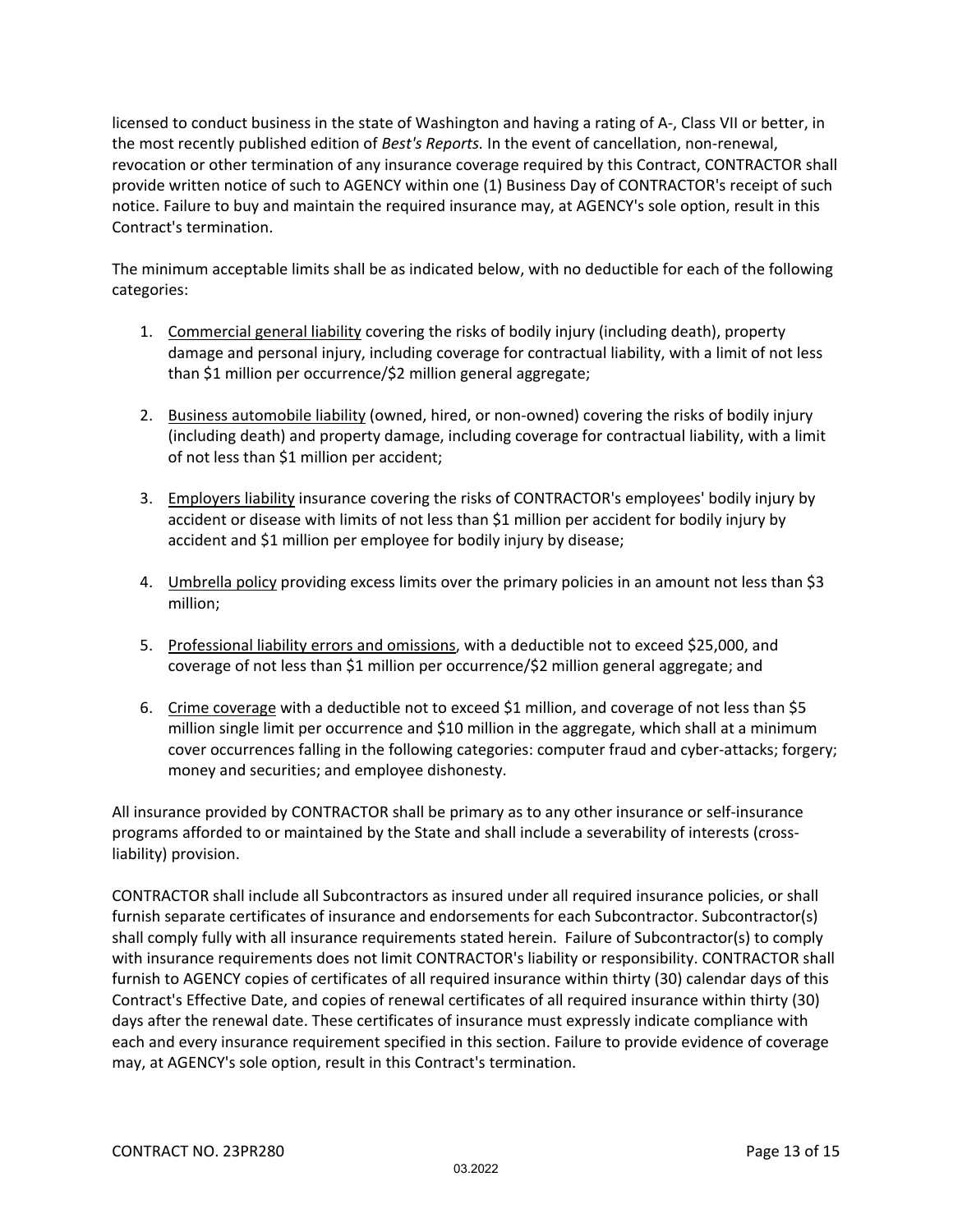By requiring insurance herein, AGENCY does not represent that coverage and limits will be adequate to protect CONTRACTOR. Such coverage and limits shall not limit CONTRACTOR's liability under the indemnities and reimbursements granted to AGENCY in this Contract.

#### **ASSURANCES**

AGENCY and the CONTRACTOR agree that all activity pursuant to this contract will be in accordance with all the applicable current federal, state, and local laws, rules, and regulations.

#### **ORDER OF PRECEDENCE**

Each of the attachments listed below is by this reference hereby incorporated into this contract. In the event of an inconsistency in this contract, the inconsistency shall be resolved by giving precedence in the following order:

- 1. Applicable federal and state of Washington statutes and regulations
- 2. Special terms and conditions as contained in this basic contract instrument
- 3. Exhibit A General Terms and Conditions
- 4. Exhibit B Contractor's Budget Proposal

Any other provision, term or material incorporated herein by reference or otherwise incorporated.

#### **ENTIRE AGREEMENT**

This contract, including referenced attachments, represents all the terms and conditions agreed upon by the parties. No other statements or representations, written or oral, shall be deemed a part hereof.

#### **CONFORMANCE**

If any provision of this contract violates any statute or rule of law of the state of Washington, it is considered modified to conform to that statute or rule of law.

#### **APPROVAL**

This contract shall be subject to the written approval of the AGENCY'S authorized representative and shall not be binding until so approved. If this is a Sole Source Contract and unless otherwise exempt, it is not binding until approved by the Department of Enterprise Services, and until other posting requirements have been met. This contract was filed with DES on June 13, 2022, posted on the

Washington State enterprise vendor registration and bid notification system on June 13, 2022 and posted on the AGENCY's website on June 13, 2022 The contract may be altered, amended, or waived only by a written amendment executed by both parties.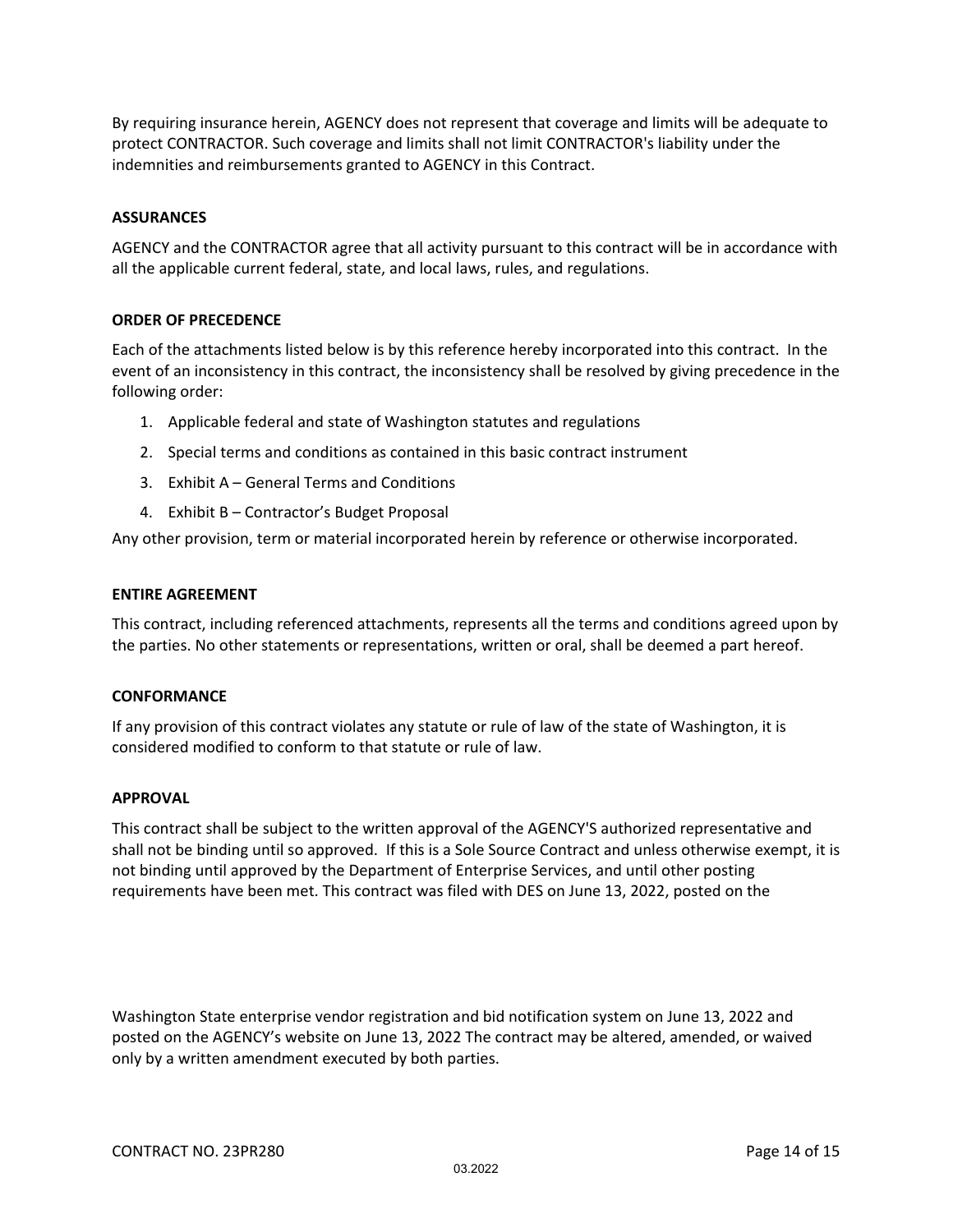THIS CONTRACT, consisting of 15 pages and two attachment(s), is executed by the persons signing below, who warrant they have the authority to execute the contract.

#### **College Success Foundation Washington Student Achievement Council**

| Signature            |      | Signature                    |      |  |
|----------------------|------|------------------------------|------|--|
|                      |      |                              |      |  |
| Michael Cheever, EVP |      | Becky Thompson, Director SFA |      |  |
| Title                | Date | Title                        | Date |  |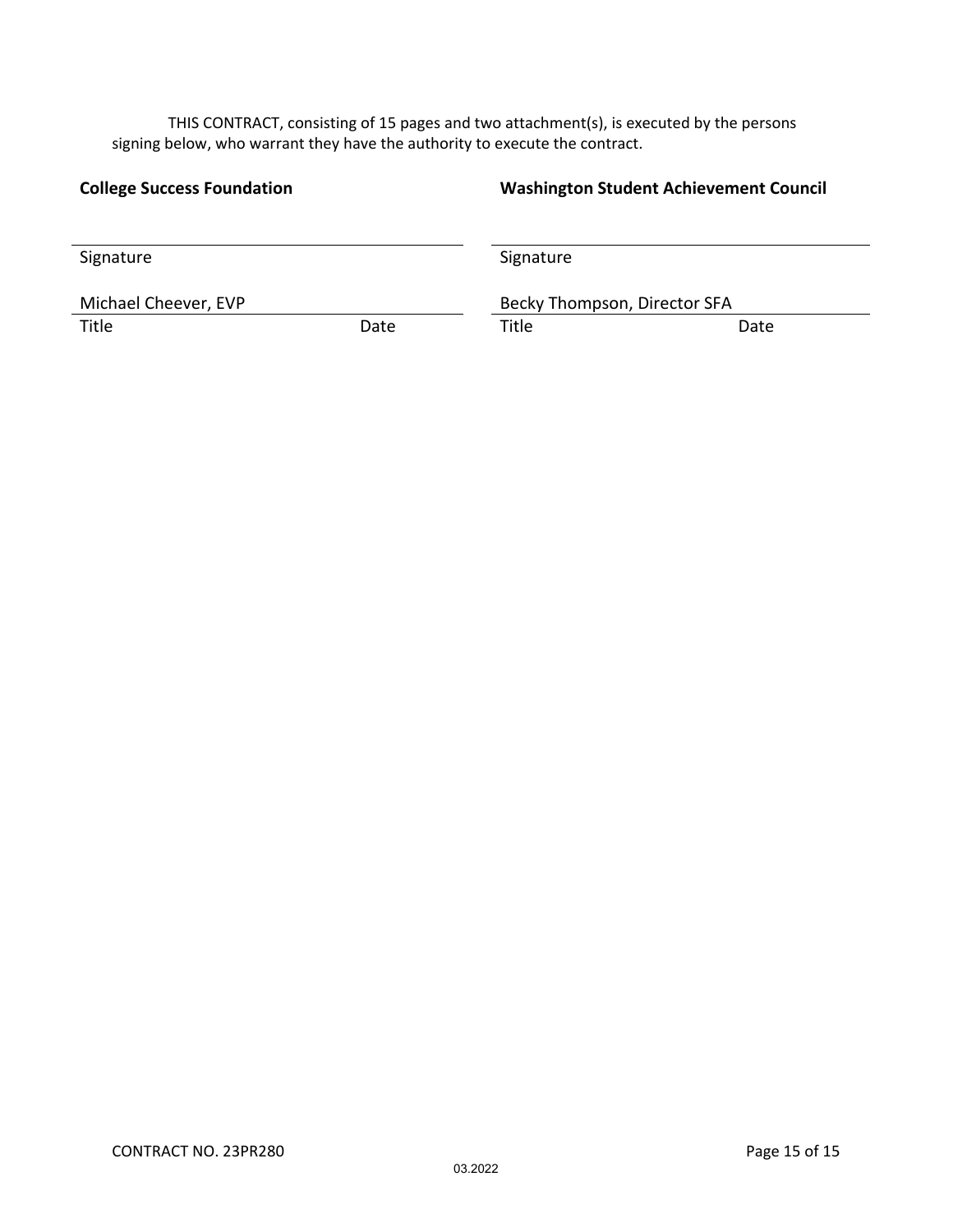#### *[Contract]* **ATTACHMENT A –**

#### **GENERAL TERMS AND CONDITIONS**

#### **DEFINITIONS**

As used throughout this contract, the following terms shall have the meaning set forth below:

- A. "AGENCY" shall mean the Washington Student Achievement Council of the State of Washington, any division, section, office, unit or other entity of the AGENCY, or any of the officers or other officials lawfully representing that AGENCY.
- B. "AGENT" shall mean the Executive Director of the Washington Student Achievement Council, and/or the delegate authorized in writing to act on the Executive Director's behalf.
- C. "CONTRACTOR" shall mean that firm, provider, organization, individual or other entity performing service(s) under this contract, and shall include all employees of the CONTRACTOR.
- D. "SUBCONTRACTOR" shall mean one not in the employment of the CONTRACTOR, who is performing all or part of those services under this contract under a separate contract with the CONTRACTOR. The terms "SUBCONTRACTOR" and "SUBCONTRACTORS" means SUBCONTRACTOR(s) in any tier.

#### **ACCESS TO DATA**

In compliance with RCW 39.26.180, the CONTRACTOR shall provide access to data generated under this contract to AGENCY, the Joint Legislative Audit and Review Committee, and the State Auditor at no additional cost. This includes access to all information that supports the findings, conclusions, and recommendations of the CONTRACTOR'S reports, including computer models and methodology for those models.

#### **ADVANCE PAYMENTS PROHIBITED**

No payments in advance of or in anticipation of goods or services to be provided under this contract shall be made by the AGENCY.

#### **AMENDMENTS**

This contract may be amended by mutual agreement of the parties. Such amendments shall not be binding unless they are in writing and signed by personnel authorized to bind each of the parties.

#### **AMERICANS WITH DISABILITIES ACT (ADA) OF 1990, PUBLIC LAW 101‐336, also referred to as the "ADA" 28 CFR Part 35**

The CONTRACTOR must comply with the ADA, which provides comprehensive civil rights protection to individuals with disabilities in the areas of employment, public accommodations, state and local government services, and telecommunications.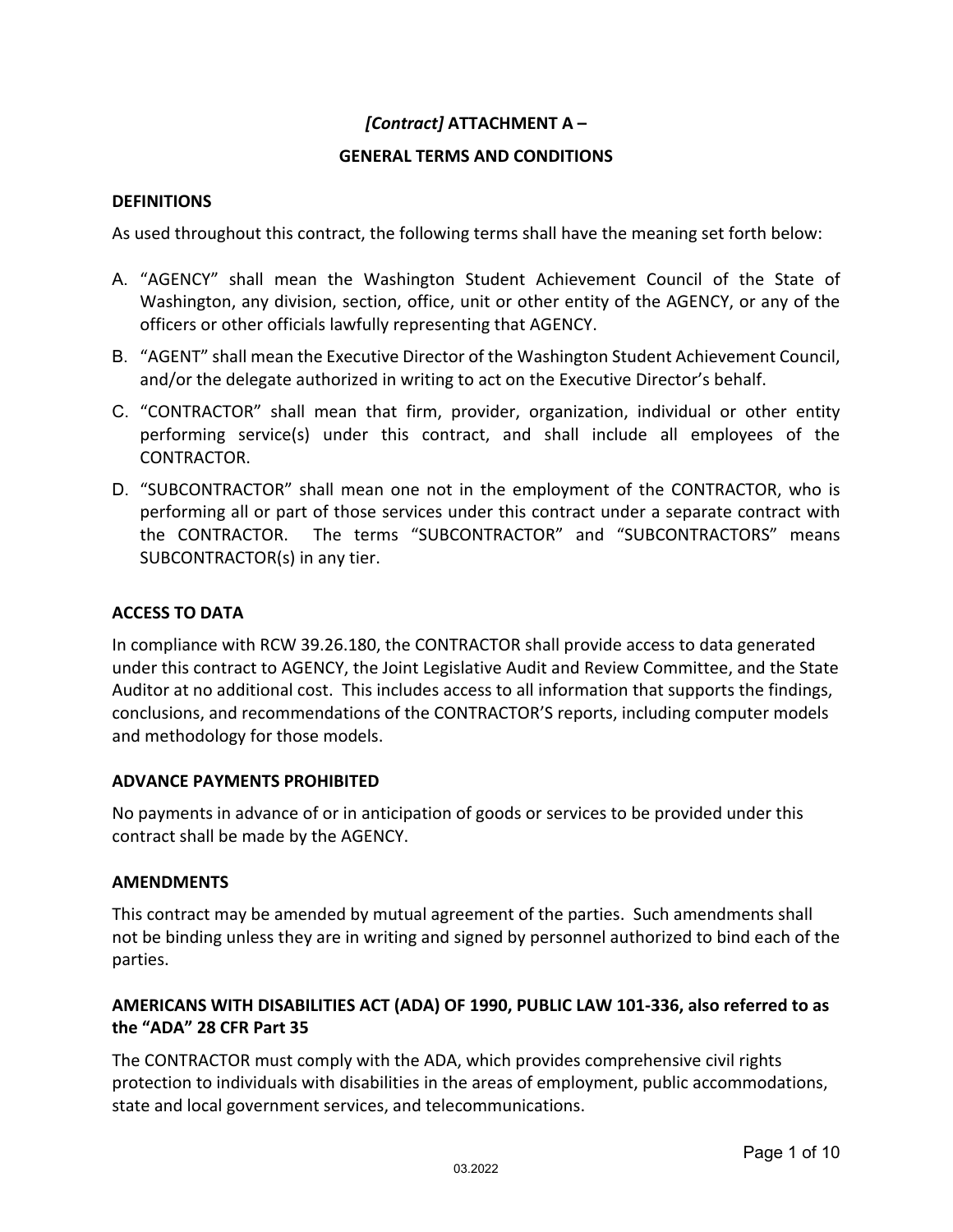#### **ASSIGNMENT**

Neither this contract, nor any claim arising under this contract, shall be transferred or assigned by the CONTRACTOR without prior written consent of the AGENCY.

#### **ATTORNEYS' FEES**

In the event of litigation or other action brought to enforce contract terms, each party agrees to bear its own attorney fees and costs.

#### **CONFIDENTIALITY/SAFEGUARDING OF INFORMATION**

The CONTRACTOR shall not use or disclose any information concerning the AGENCY, or information that may be classified as confidential, for any purpose not directly connected with the administration of this contract, except with prior written consent of the AGENCY, or as may be required by law.

#### **CONFLICT OF INTEREST**

Notwithstanding any determination by the Executive Ethics Board or other tribunal, the AGENCY may, in its sole discretion, by written notice to the CONTRACTOR terminate this contract if it is found after due notice and examination by the AGENT that there is a violation of the Ethics in Public Service Act, Chapter 42.52 RCW; or any similar statute involving the CONTRACTOR in the procurement of, or performance under this contract.

In the event this contract is terminated as provided above, the AGENCY shall be entitled to pursue the same remedies against the CONTRACTOR as it could pursue in the event of a breach of the contract by the CONTRACTOR. The rights and remedies of the AGENCY provided for in this clause shall not be exclusive and are in addition to any other rights and remedies provided by law. The existence of facts upon which the AGENT makes any determination under this clause shall be an issue and may be reviewed as provided in the "Disputes" clause of this contract.

#### **COPYRIGHT PROVISIONS**

Unless otherwise provided, all materials produced under this contract shall be considered "works for hire" as defined by the U.S. Copyright Act and shall be owned by the AGENCY. The AGENCY shall be considered the author of such materials. In the event the materials are not considered "works for hire" under the U.S. Copyright laws, CONTRACTOR hereby irrevocably assigns all right, title, and interest in materials, including all intellectual property rights, to the AGENCY effective from the moment of creation of such materials.

Materials means all items in any format and includes, but is not limited to, data, reports, documents, pamphlets, advertisements, books, magazines, surveys, studies, computer programs, films, tapes, and/or sound reproductions. Ownership includes the right to copyright, patent, register and the ability to transfer these rights.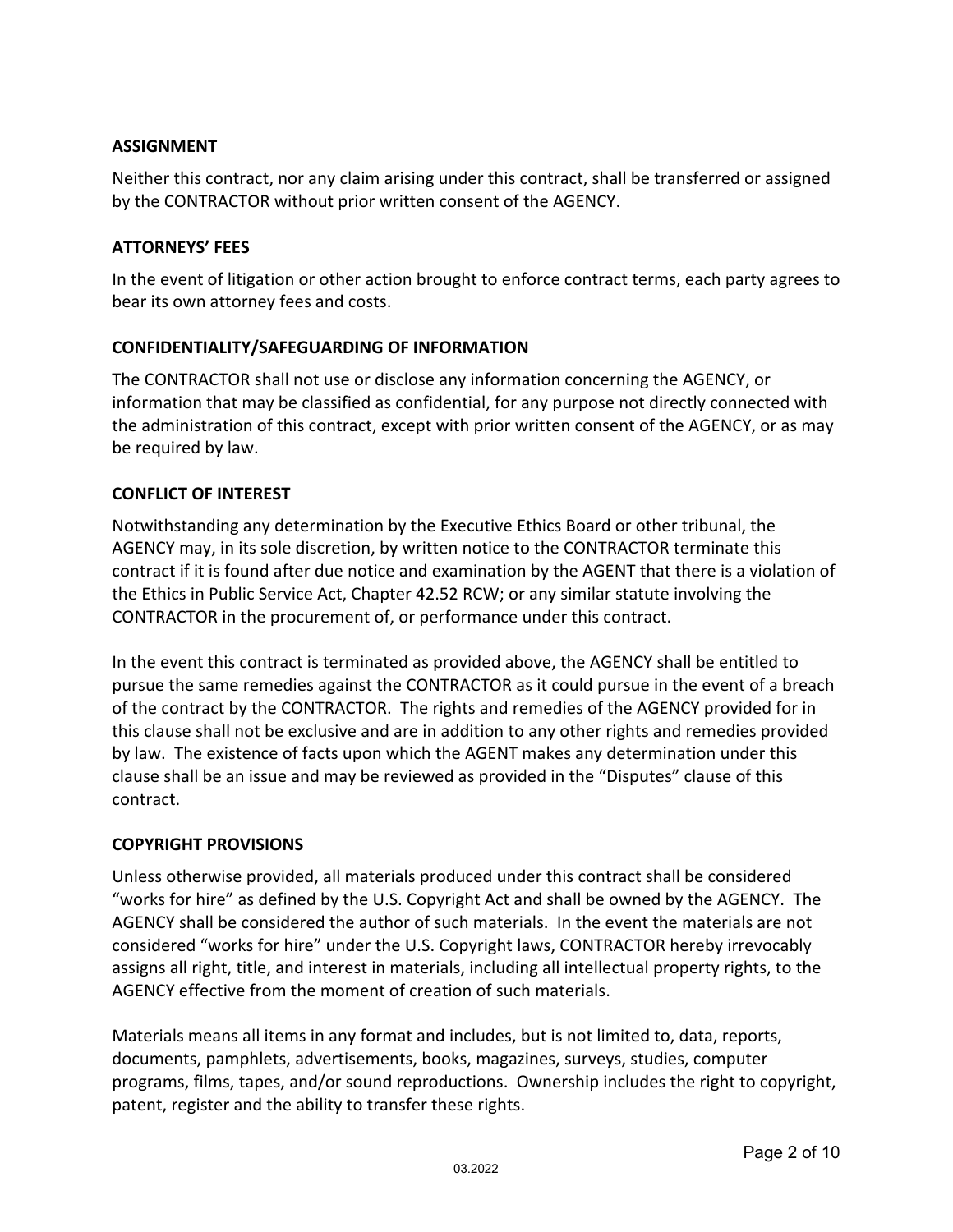For materials that are delivered under the contract, but that incorporate pre‐existing materials not produced under the contract, CONTRACTOR hereby grants to the AGENCY a nonexclusive, royalty‐free, irrevocable license (with rights to sublicense others) in such materials to translate, reproduce, distribute, prepare derivative works, publicly perform, and publicly display. The CONTRACTOR warrants and represents that CONTRACTOR has all rights and permissions, including intellectual property rights, moral rights and rights of publicity, necessary to grant such a license to the AGENCY.

The CONTRACTOR shall exert all reasonable effort to advise the AGENCY, at the time of delivery of materials furnished under this contract, of all known or potential invasions of privacy contained therein and of any portion of such document that was not produced in the performance of this contract.

The AGENCY shall receive prompt written notice of each notice or claim of infringement received by the CONTRACTOR with respect to any data delivered under this contract. The AGENCY shall have the right to modify or remove any restrictive markings placed upon the data by the CONTRACTOR.

#### **COVENANT AGAINST CONTINGENT FEES**

The CONTRACTOR warrants that no person or selling agent has been employed or retained to solicit or secure this contract upon an agreement or understanding for a commission, percentage, brokerage or contingent fee, excepting bona fide employees or bona fide established agents maintained by the CONTRACTOR for securing business.

The AGENCY shall have the right, in the event of breach of this clause by the CONTRACTOR, to annul this contract without liability or, in its discretion, to deduct from the contract price or consideration or recover by other means the full amount of such commission, percentage, brokerage or contingent fee.

#### **DISALLOWED COSTS**

The Contractor is responsible for any audit exceptions or disallowed costs incurred by its own organization or that of its Subcontractors.

#### **DISPUTES**

Except as otherwise provided in this contract, when a dispute arises between the parties and it cannot be resolved by direct negotiation, either party may request a dispute hearing with AGENT.

- 1. The request for a dispute hearing must:
	- Be in writing;
	- State the disputed issue(s);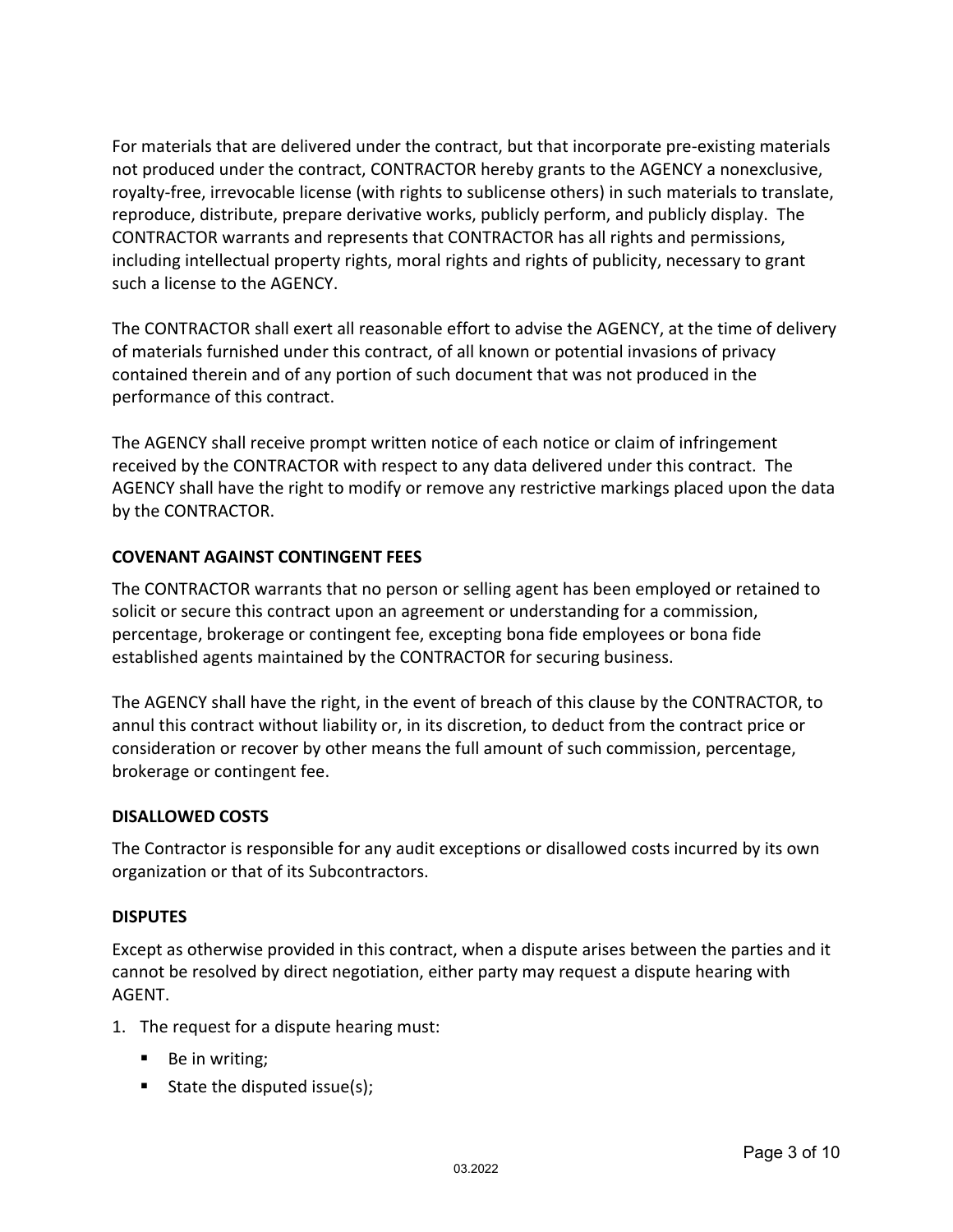- State the relative positions of the parties;
- State the CONTRACTOR'S name, address, and contract number; and
- Be mailed to the AGENT and the other party's (respondent's) contract manager within 3 working calendar days after the parties agree that they cannot resolve the dispute.
- 2. The respondent shall send a written answer to the requester's statement to both the agent and the requester within 5 working calendar days.
- 3. The AGENT shall review the written statements and reply in writing to both parties within 10 working days. The AGENT may extend this period if necessary by notifying the parties.
- 4. The parties agree that this dispute process shall precede any action in a judicial or quasi‐ judicial tribunal.

Nothing in this contract shall be construed to limit the parties' choice of a mutually acceptable ADR method in addition to the dispute resolution procedure outlined above.

#### **DUPLICATE PAYMENT**

The AGENCY shall not pay the CONTRACTOR, if the CONTRACTOR has charged or will charge the State of Washington or any other party under any other contract or agreement, for the same services or expenses.

#### **GOVERNING LAW**

This contract shall be construed and interpreted in accordance with the laws of the State of Washington, and the venue of any action brought hereunder shall be in the Superior Court for Thurston County.

#### **INDEMNIFICATION**

To the fullest extent permitted by law, CONTRACTOR shall indemnify, defend, and hold harmless State, agencies of State and all officials, agents and employees of State, from and against all claims for injuries or death arising out of or resulting from the performance of the contract. "Claim," as used in this contract, means any financial loss, claim, suit, action, damage, or expense, including but not limited to attorney's fees, attributable for bodily injury, sickness, disease, or death, or injury to or destruction of tangible property including loss of use resulting therefrom.

CONTRACTOR'S obligations to indemnify, defend, and hold harmless includes any claim by CONTRACTORS' agents, employees, representatives, or any subcontractor or its employees.

CONTRACTOR expressly agrees to indemnify, defend, and hold harmless the State for any claim arising out of or incident to CONTRACTOR'S or any subcontractor's performance or failure to perform the contract. CONTRACTOR'S obligation to indemnify, defend, and hold harmless the State shall not be eliminated or reduced by any actual or alleged concurrent negligence of State or its agents, agencies, employees and officials.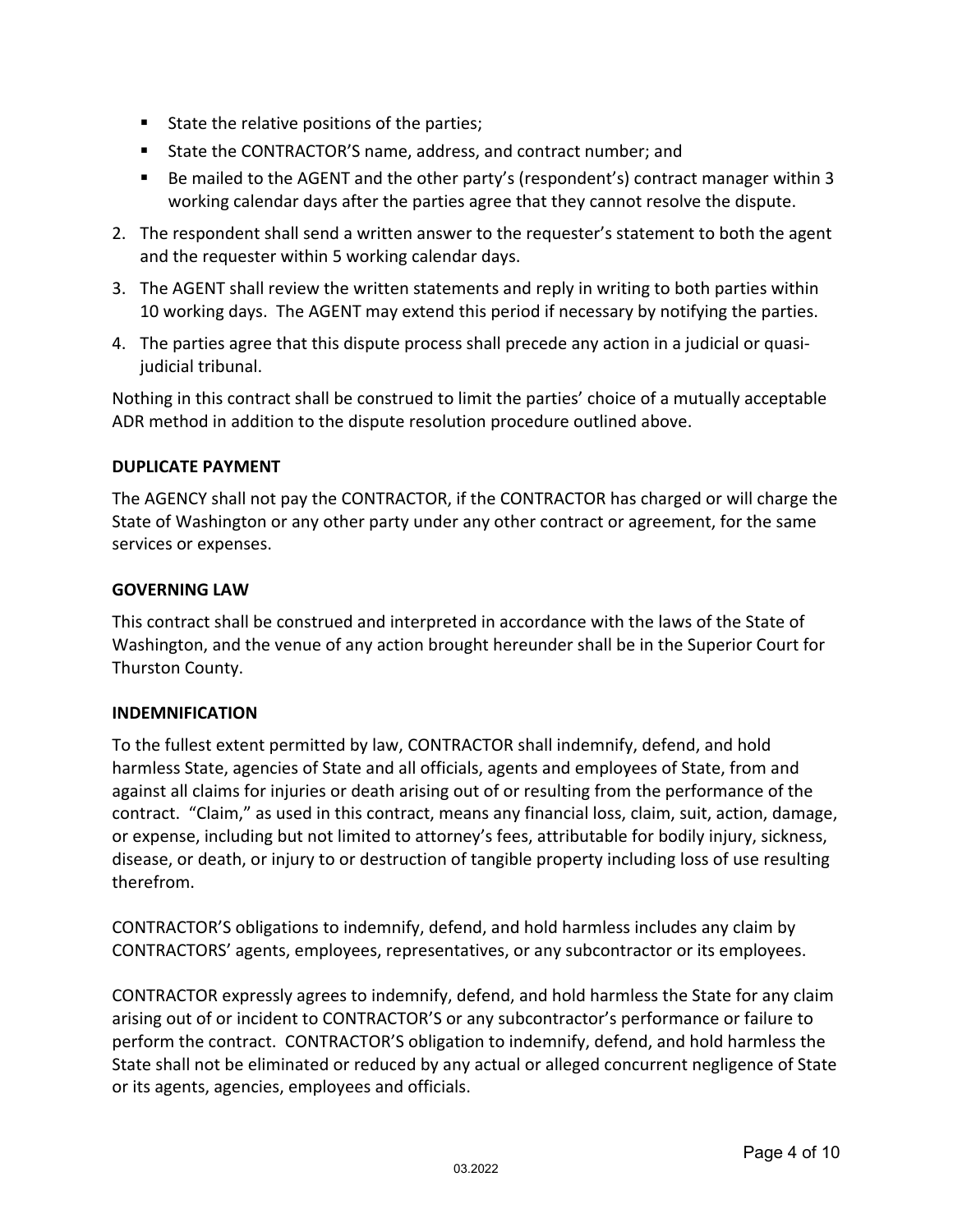CONTRACTOR waives its immunity under Title 51 RCW to the extent it is required to indemnify, defend and hold harmless State and its agencies, officials, agents or employees.

#### **INDEPENDENT CAPACITY OF THE CONTRACTOR**

The parties intend that an independent contractor relationship will be created by this contract. The CONTRACTOR and his or her employees or agents performing under this contract are not employees or agents of the AGENCY. The CONTRACTOR will not hold himself/herself out as or claim to be an officer or employee of the AGENCY or of the State of Washington by reason hereof, nor will the CONTRACTOR make any claim of right, privilege or benefit that would accrue to such employee under law. Conduct and control of the work will be solely with the CONTRACTOR.

#### **INDUSTRIAL INSURANCE COVERAGE**

The CONTRACTOR shall comply with the provisions of Title 51 RCW, Industrial Insurance. If the CONTRACTOR fails to provide industrial insurance coverage or fails to pay premiums or penalties on behalf of its employees, as may be required by law, AGENCY may collect from the CONTRACTOR the full amount payable to the Industrial Insurance accident fund. The AGENCY may deduct the amount owed by the CONTRACTOR to the accident fund from the amount payable to the CONTRACTOR by the AGENCY under this contract, and transmit the deducted amount to the Department of Labor and Industries, (L&I) Division of Insurance Services. This provision does not waive any of L&I's rights to collect from the CONTRACTOR.

#### **LICENSING, ACCREDITATION AND REGISTRATION**

The CONTRACTOR shall comply with all applicable local, state, and federal licensing, accreditation and registration requirements/standards, necessary for the performance of this contract.

#### **LIMITATION OF AUTHORITY**

Only the AGENT or AGENT'S delegate by writing (delegation to be made prior to action) shall have the express, implied, or apparent authority to alter, amend, modify, or waive any clause or condition of this contract. Furthermore, any alteration, amendment, modification, or waiver or any clause or condition of this contract is not effective or binding unless made in writing and signed by the AGENT.

#### **NONCOMPLIANCE WITH NONDISCRIMINATION LAWS**

In the event of the CONTRACTOR'S non‐compliance or refusal to comply with any nondiscrimination law, regulation, or policy, this contract may be rescinded, canceled or terminated in whole or in part, and the CONTRACTOR may be declared ineligible for further contracts with the AGENCY. The CONTRACTOR shall, however, be given a reasonable time in which to cure this noncompliance. Any dispute may be resolved in accordance with the "Disputes" procedure set forth herein.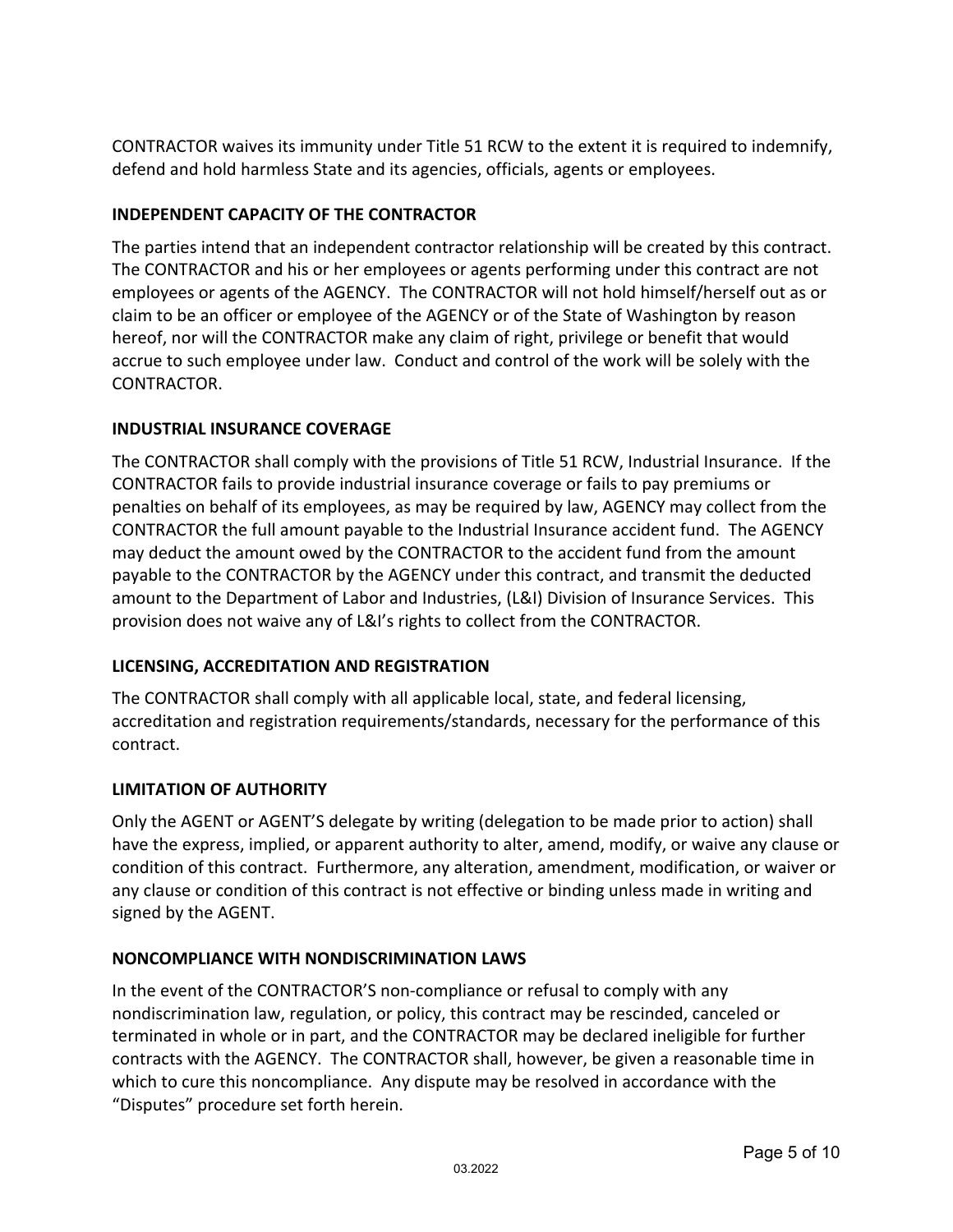#### **NONDISCRIMINATION**

During the performance of this contract, the CONTRACTOR shall comply with all federal and state nondiscrimination laws, regulations and policies.

#### **PRIVACY**

Personal information including, but not limited to, "Protected Health Information," collected, used, or acquired in connection with this contract shall be protected against unauthorized use, disclosure, modification or loss. CONTRACTOR shall ensure its directors, officers, employees, subcontractors or agents use personal information solely for the purposes of accomplishing the services set forth herein. CONTRACTOR and its subcontractors agree not to release, divulge, publish, transfer, sell or otherwise make known to unauthorized persons personal information without the express written consent of the agency or as otherwise required by law.

Any breach of this provision may result in termination of the contract and the demand for return of all personal information. The CONTRACTOR agrees to indemnify and hold harmless the AGENCY for any damages related to the CONTRACTOR'S unauthorized use of personal information.

#### **PUBLICITY**

The CONTRACTOR agrees to submit to the AGENCY all advertising and publicity matters relating to this contract wherein the AGENCY'S name is mentioned or language used from which the connection of the AGENCY'S name may, in the AGENCY'S judgment, be inferred or implied. The CONTRACTOR agrees not to publish or use such advertising and publicity matters without the prior written consent of the AGENCY.

#### **RECORDS MAINTENANCE**

The CONTRACTOR shall maintain books, records, documents, data and other evidence relating to this contract and performance of the services described herein, including but not limited to accounting procedures and practices that sufficiently and properly reflect all direct and indirect costs of any nature expended in the performance of this contract.

CONTRACTOR shall retain such records for a period of six years following the date of final payment. At no additional cost, these records, including materials generated under the contract, shall be subject at all reasonable times to inspection, review or audit by the AGENCY, personnel duly authorized by the AGENCY, the Office of the State Auditor, and federal and state officials so authorized by law, regulation or agreement.

If any litigation, claim or audit is started before the expiration of the six (6) year period, the records shall be retained until all litigation, claims, or audit findings involving the records have been resolved.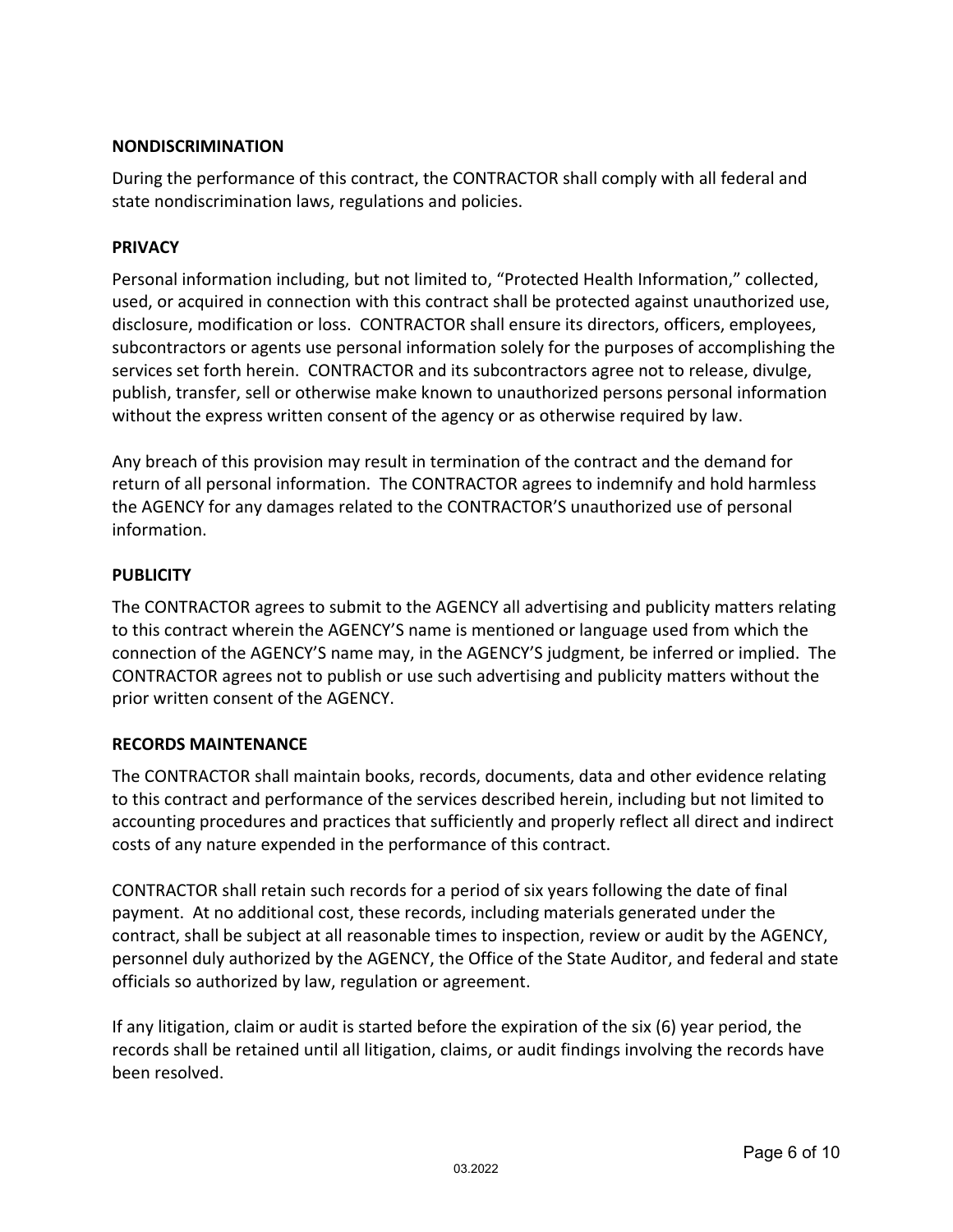#### **REGISTRATION WITH DEPARTMENT OF REVENUE**

The CONTRACTOR shall complete registration with the Washington State Department of Revenue and be responsible for payment of all taxes due on payments made under this contract.

#### **RIGHT OF INSPECTION**

The CONTRACTOR shall provide right of access to its facilities to the AGENCY, or any of its officers, or to any other authorized agent or official of the state of Washington or the federal government, at all reasonable times, in order to monitor and evaluate performance, compliance, and/or quality assurance under this contract.

#### **SAVINGS**

In the event funding from state, federal, or other sources is withdrawn, reduced, or limited in any way after the effective date of this contract and prior to normal completion, the AGENCY may terminate the contract under the "Termination for Convenience" clause, without the ten‐ day notice requirement, subject to renegotiation at the AGENCY'S discretion under those new funding limitations and conditions.

#### **SEVERABILITY**

The provisions of this contract are intended to be severable. If any term or provision is illegal or invalid for any reason whatsoever, such illegality or invalidity shall not affect the validity of the remainder of the contract.

#### **SITE SECURITY**

While on AGENCY premises, CONTRACTOR, its agents, employees, or subcontractors shall conform in all respects with physical, fire or other security policies or regulations.

#### **SUBCONTRACTING**

Neither the CONTRACTOR nor any SUBCONTRACTOR shall enter into subcontracts for any of the work contemplated under this contract without obtaining prior written approval of the AGENCY. In no event shall the existence of the subcontract operate to release or reduce the liability of the contractor to the Department for any breach in the performance of the contractor's duties. This clause does not include contracts of employment between the contractor and personnel assigned to work under this contract.

Additionally, the CONTRACTOR is responsible for ensuring that all terms, conditions, assurances and certifications set forth in this agreement are carried forward to any subcontracts. CONTRACTOR and its subcontractors agree not to release, divulge, publish, transfer, sell or otherwise make known to unauthorized persons personal information without the express written consent of the agency or as provided by law.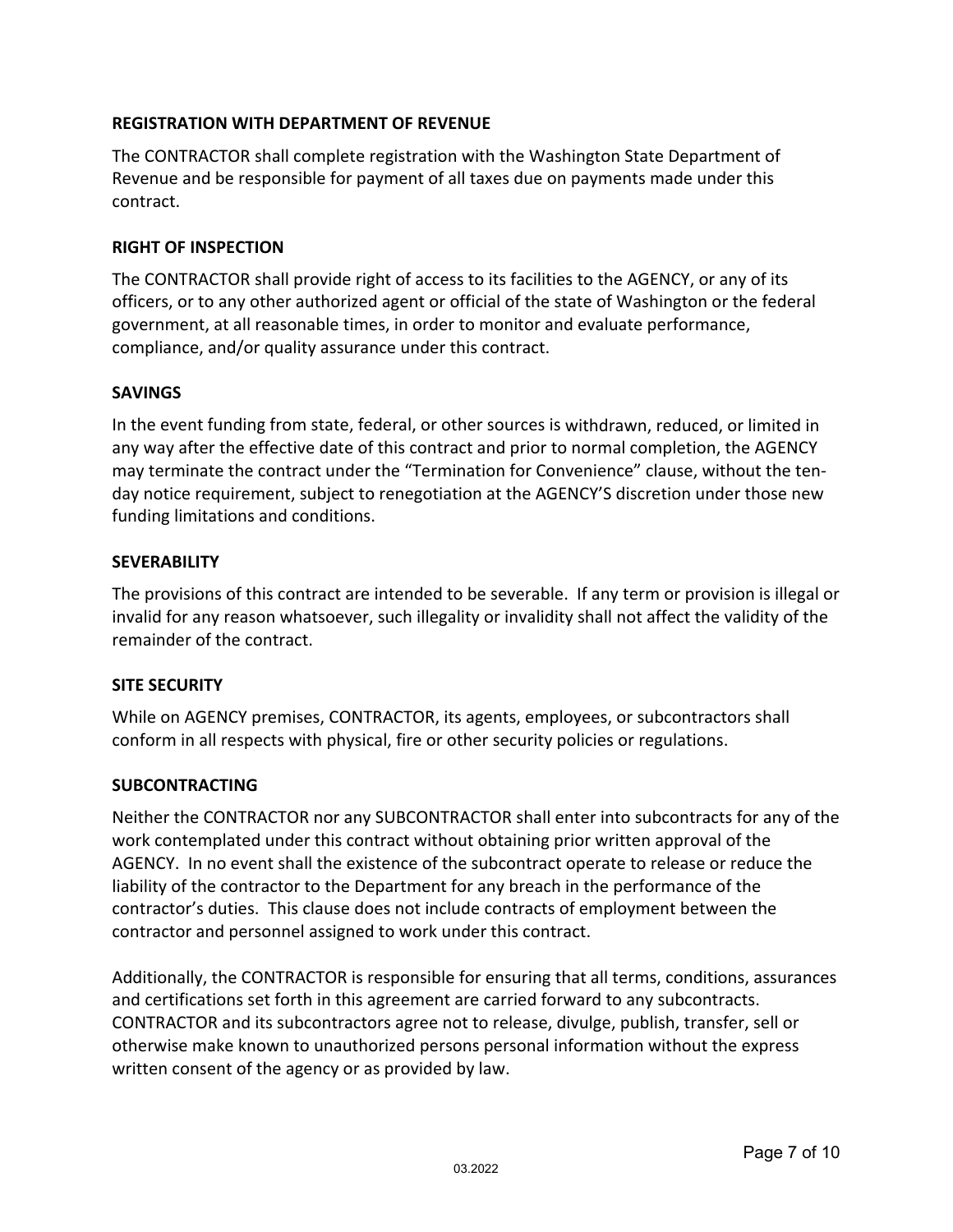#### **TAXES**

All payments accrued because of payroll taxes, unemployment contributions, any other taxes, insurance or other expenses for the CONTRACTOR or its staff shall be the sole responsibility of the CONTRACTOR.

#### **TERMINATION FOR CAUSE**

In the event the AGENCY determines the CONTRACTOR has failed to comply with the conditions of this contract in a timely manner, the AGENCY has the right to suspend or terminate this contract. Before suspending or terminating the contract, the AGENCY shall notify the CONTRACTOR in writing of the need to take corrective action. If corrective action is not taken within 30 calendar days, the contract may be terminated or suspended.

In the event of termination or suspension, the CONTRACTOR shall be liable for damages as authorized by law including, but not limited to, any cost difference between the original contract and the replacement or cover contract and all administrative costs directly related to the replacement contract, e.g., cost of the competitive bidding, mailing, advertising and staff time.

The AGENCY reserves the right to suspend all or part of the contract, withhold further payments, or prohibit the CONTRACTOR from incurring additional obligations of funds during investigation of the alleged compliance breach and pending corrective action by the CONTRACTOR or a decision by the AGENCY to terminate the contract. A termination shall be deemed a "Termination for Convenience" if it is determined that the CONTRACTOR: (1) was not in default; or (2) failure to perform was outside of his or her control, fault or negligence. The rights and remedies of the AGENCY provided in this contract are not exclusive and are, in addition to any other rights and remedies, provided by law.

#### **TERMINATION FOR CONVENIENCE**

Except as otherwise provided in this contract, the AGENCY may, by 10 calendar days written notice, beginning on the second day after the mailing, terminate this contract, in whole or in part. If this contract is so terminated, the AGENCY shall be liable only for payment required under the terms of this contract for services rendered or goods delivered prior to the effective date of termination.

#### **TERMINATION PROCEDURES**

Upon termination of this contract, the AGENCY, in addition to any other rights provided in this contract, may require the CONTRACTOR to deliver to the AGENCY any property specifically produced or acquired for the performance of such part of this contract as has been terminated. The provisions of the "Treatment of Assets" clause shall apply in such property transfer.

The AGENCY shall pay to the CONTRACTOR the agreed upon price, if separately stated, for completed work and services accepted by the AGENCY, and the amount agreed upon by the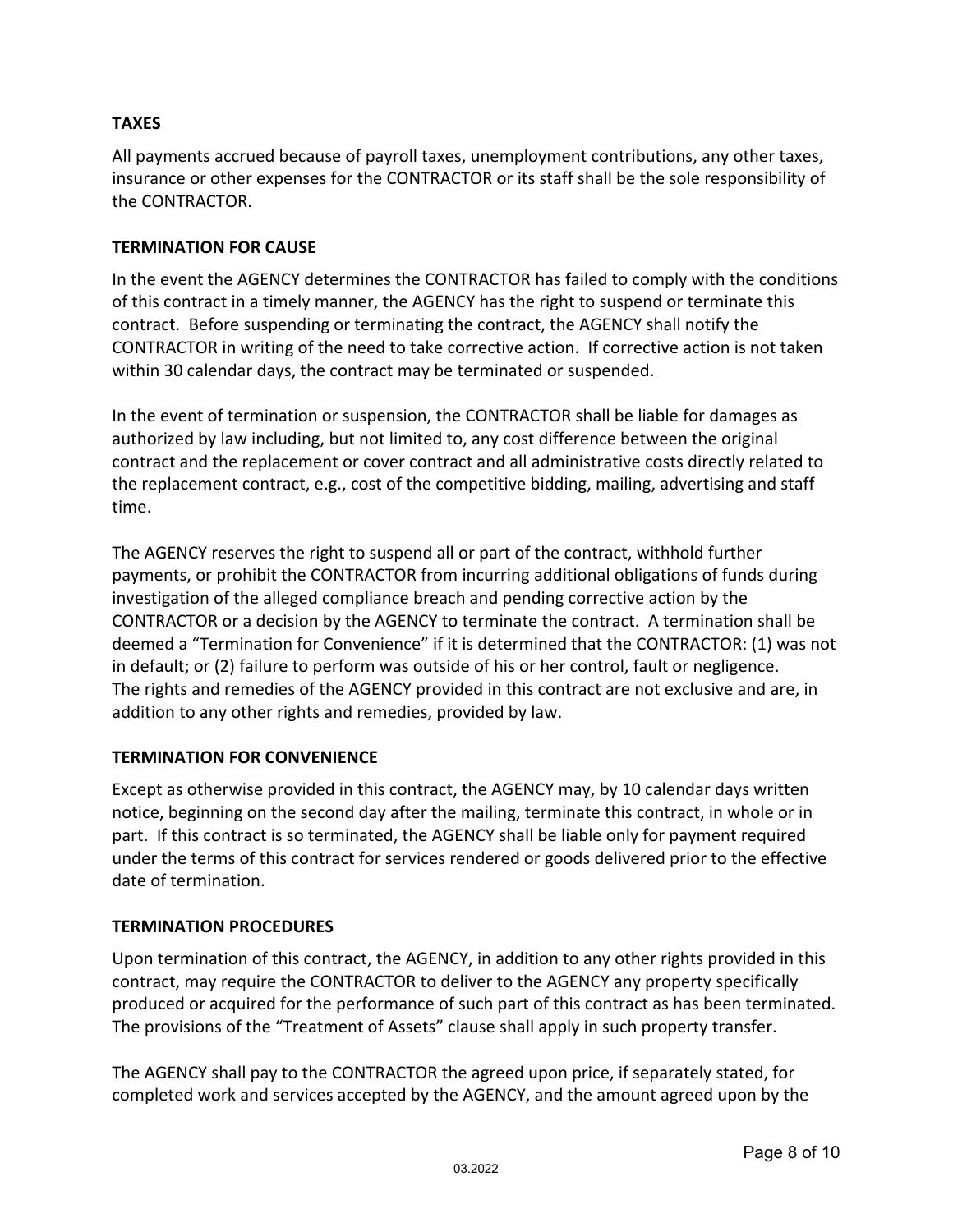CONTRACTOR and the AGENCY for (i) completed work and services for which no separate price is stated, (ii) partially completed work and services, (iii) other property or services that are accepted by the AGENCY, and (iv) the protection and preservation of property, unless the termination is for default, in which case the AGENT shall determine the extent of the liability of the AGENCY. Failure to agree with such determination shall be a dispute within the meaning of the "Disputes" clause of this contract. The AGENCY may withhold from any amounts due the CONTRACTOR such sum as the AGENT determines to be necessary to protect the AGENCY against potential loss or liability.

The rights and remedies of the AGENCY provided in this section shall not be exclusive and are in addition to any other rights and remedies provided by law or under this contract.

After receipt of a notice of termination, and except as otherwise directed by the AGENT, the CONTRACTOR shall:

- 1. Stop work under the contract on the date, and to the extent specified, in the notice;
- 2. Place no further orders or subcontracts for materials, services, or facilities except as may be necessary for completion of such portion of the work under the contract that is not terminated;
- 3. Assign to the AGENCY, in the manner, at the times, and to the extent directed by the AGENT, all of the rights, title, and interest of the CONTRACTOR under the orders and subcontracts so terminated, in which case the AGENCY has the right, at its discretion, to settle or pay any or all claims arising out of the termination of such orders and subcontracts;
- 4. Settle all outstanding liabilities and all claims arising out of such termination of orders and subcontracts, with the approval or ratification of the AGENT to the extent AGENT may require, which approval or ratification shall be final for all the purposes of this clause;
- 5. Transfer title to the AGENCY and deliver in the manner, at the times, and to the extent directed by the AGENT any property which, if the contract had been completed, would have been required to be furnished to the AGENCY;
- 6. Complete performance of such part of the work as shall not have been terminated by the AGENT; and
- 7. Take such action as may be necessary, or as the AGENT may direct, for the protection and preservation of the property related to this contract, which is in the possession of the CONTRACTOR and in which the AGENCY has or may acquire an interest.

#### **TREATMENT OF ASSETS**

A. Title to all property furnished by the AGENCY shall remain in the AGENCY. Title to all property furnished by the CONTRACTOR, for the cost of which the CONTRACTOR is entitled to be reimbursed as a direct item of cost under this contract, shall pass to and vest in the AGENCY upon delivery of such property by the CONTRACTOR. Title to other property, the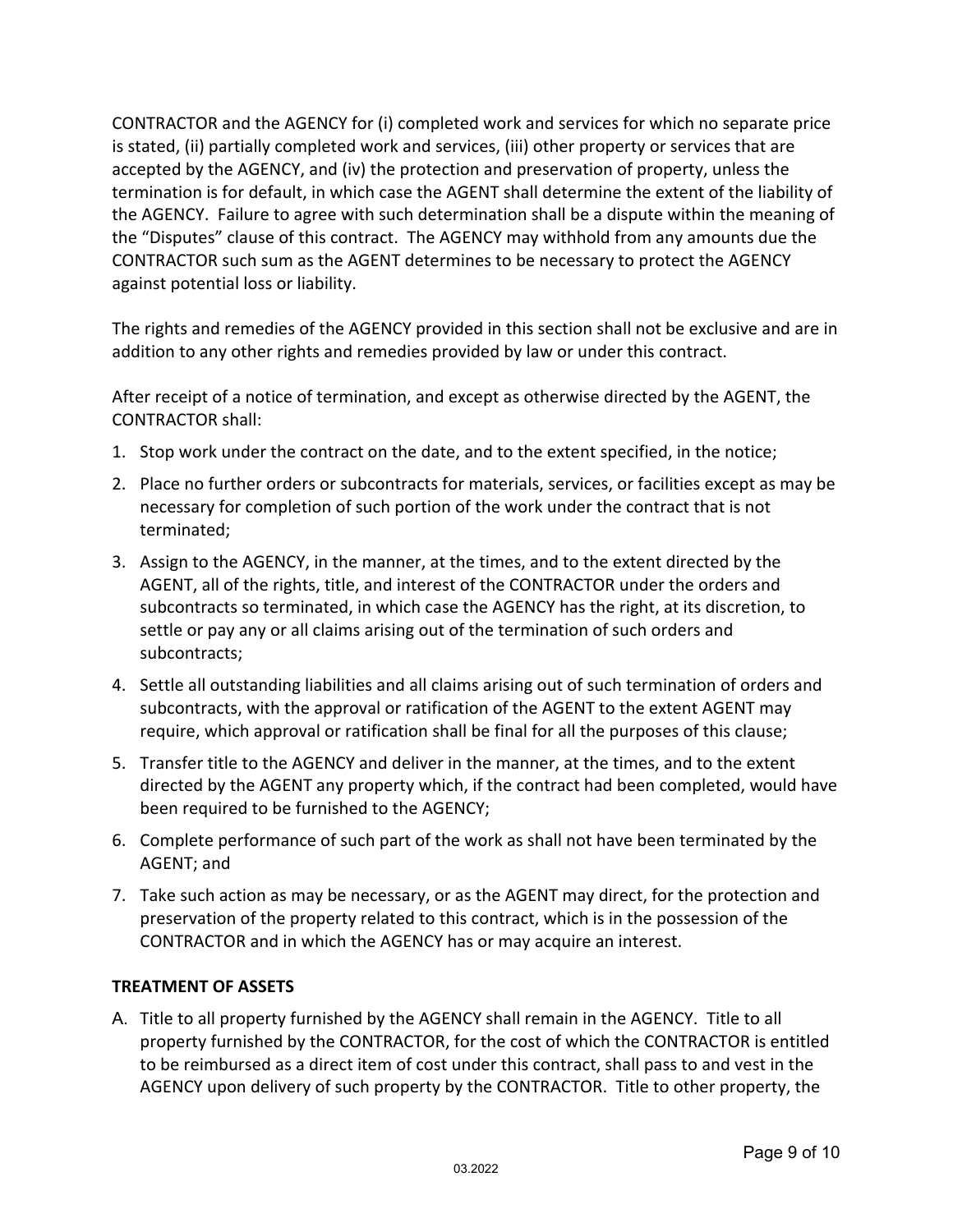cost of which is reimbursable to the CONTRACTOR under this contract, shall pass to and vest in the AGENCY upon (i) issuance for use of such property in the performance of this contract, or (ii) commencement of use of such property in the performance of this contract, or (iii) reimbursement of the cost thereof by the AGENCY in whole or in part, whichever first occurs.

- B. Any property of the AGENCY furnished to the CONTRACTOR shall, unless otherwise provided herein or approved by the AGENCY, be used only for the performance of this contract.
- C. The CONTRACTOR shall be responsible for any loss or damage to property of the AGENCY that results from the negligence of the CONTRACTOR or which results from the failure on the part of the CONTRACTOR to maintain and administer that property in accordance with sound management practices.
- D. If any AGENCY property is lost, destroyed or damaged, the CONTRACTOR shall immediately notify the AGENCY and shall take all reasonable steps to protect the property from further damage.
- E. The CONTRACTOR shall surrender to the AGENCY all property of the AGENCY prior to settlement upon completion, termination or cancellation of this contract
- F. All reference to the CONTRACTOR under this clause shall also include CONTRACTOR'S employees, agents or SUBCONTRACTORS.

#### **WAIVER**

Waiver of any default or breach shall not be deemed a waiver of any subsequent default or breach. Any waiver shall not be construed to be a modification of the terms of this contract unless stated to be such in writing and signed by authorized representative of the AGENCY.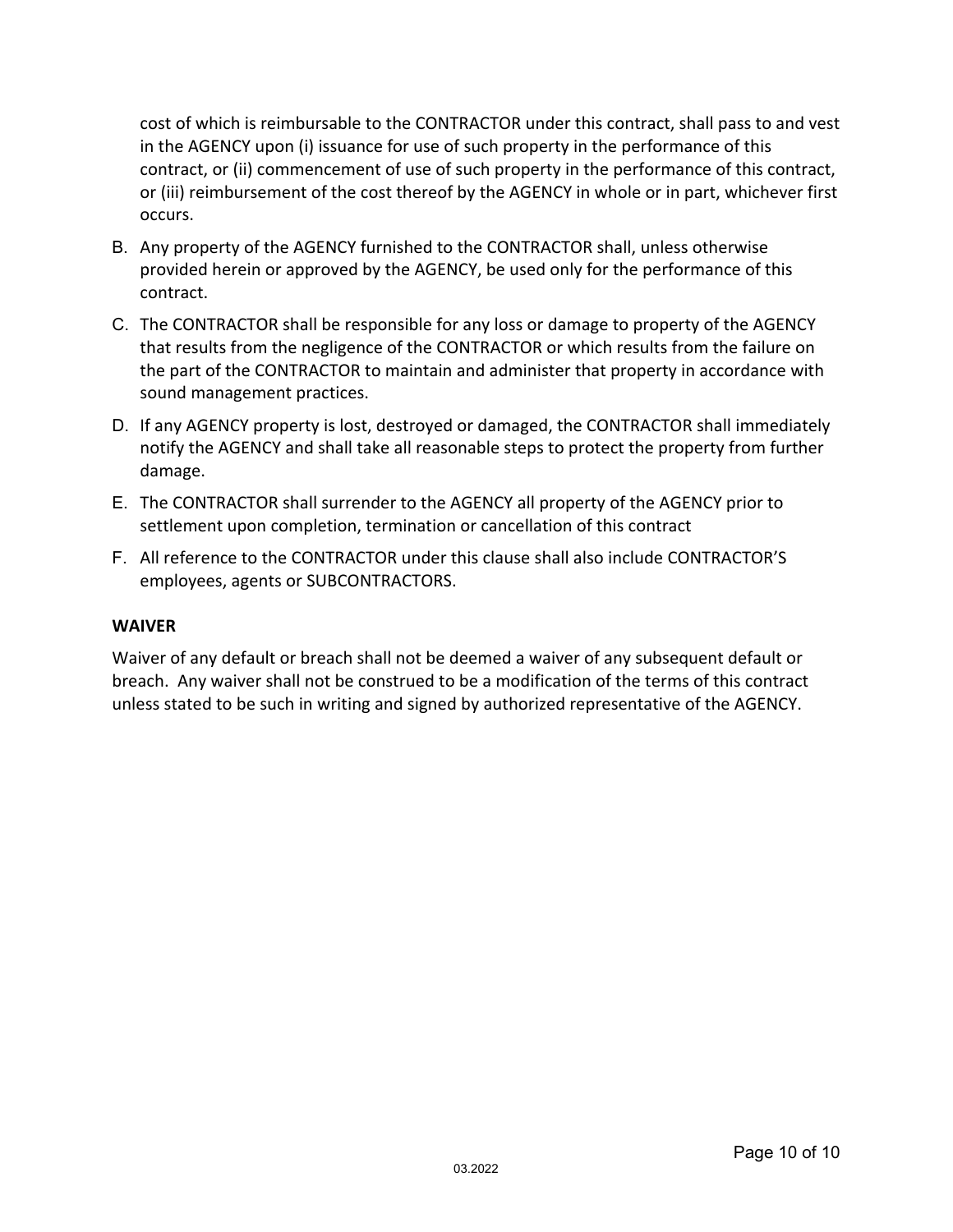### **Attachment B – Budget**

| <b>College Success Foundation - Passport to</b> |             |                   |                 |                                  |
|-------------------------------------------------|-------------|-------------------|-----------------|----------------------------------|
| <b>College</b>                                  |             |                   |                 |                                  |
| <b>FY23 Budget Proposal</b>                     |             |                   |                 |                                  |
| For activities: 7/1/22 - 6/30/23                |             |                   |                 |                                  |
|                                                 |             |                   |                 |                                  |
|                                                 |             |                   |                 |                                  |
| <b>Passport to College - Description</b>        | <b>WSAC</b> | <b>CSF</b>        | <b>Combined</b> | <b>Comments</b>                  |
|                                                 |             | <b>Supplement</b> |                 |                                  |
|                                                 |             | 75,233            |                 | 1 PM, .40                        |
|                                                 |             |                   | 383,233         | Director, 1 PO,                  |
|                                                 |             |                   |                 | .20 regional                     |
|                                                 |             |                   |                 | management/                      |
|                                                 |             |                   |                 | oversight, 2                     |
| <b>Salaries, Wages &amp; Benefits</b>           | 308,000     |                   |                 | college coaches                  |
|                                                 |             |                   |                 | <b>Includes Level I</b>          |
|                                                 | 10,150      |                   |                 | and II Fostering                 |
|                                                 |             |                   |                 | <b>Success Coaching</b>          |
|                                                 |             |                   |                 | <b>Institute training</b>        |
|                                                 |             |                   |                 | for two Passport                 |
|                                                 |             |                   |                 | <b>Coaches and</b>               |
|                                                 |             |                   |                 | <b>Blueprint</b>                 |
| <b>Professional Development</b>                 |             |                   |                 | <b>Conference costs</b>          |
|                                                 |             |                   |                 |                                  |
| <b>Technology Infastructure</b>                 | 3,762       |                   |                 |                                  |
| <b>Professional Fees</b>                        | 2,500       |                   |                 |                                  |
|                                                 |             |                   |                 | In-person                        |
| <b>Passport Conference</b>                      | 41,435      |                   |                 | convening                        |
|                                                 |             |                   |                 | Two in-person                    |
|                                                 | 8,380       |                   |                 | meetings and                     |
|                                                 |             |                   |                 | limited funds for                |
|                                                 |             |                   |                 | <b>Blueprint</b>                 |
|                                                 |             |                   |                 | <b>Conference for</b>            |
| <b>Passport Leadership Team</b>                 |             |                   |                 | <b>PLT</b> members               |
|                                                 |             |                   |                 | Training,                        |
|                                                 |             |                   |                 |                                  |
|                                                 |             |                   |                 |                                  |
|                                                 | 750         |                   |                 | onboarding and                   |
|                                                 |             |                   |                 | technical                        |
|                                                 |             |                   |                 | assistance to<br>Passport campus |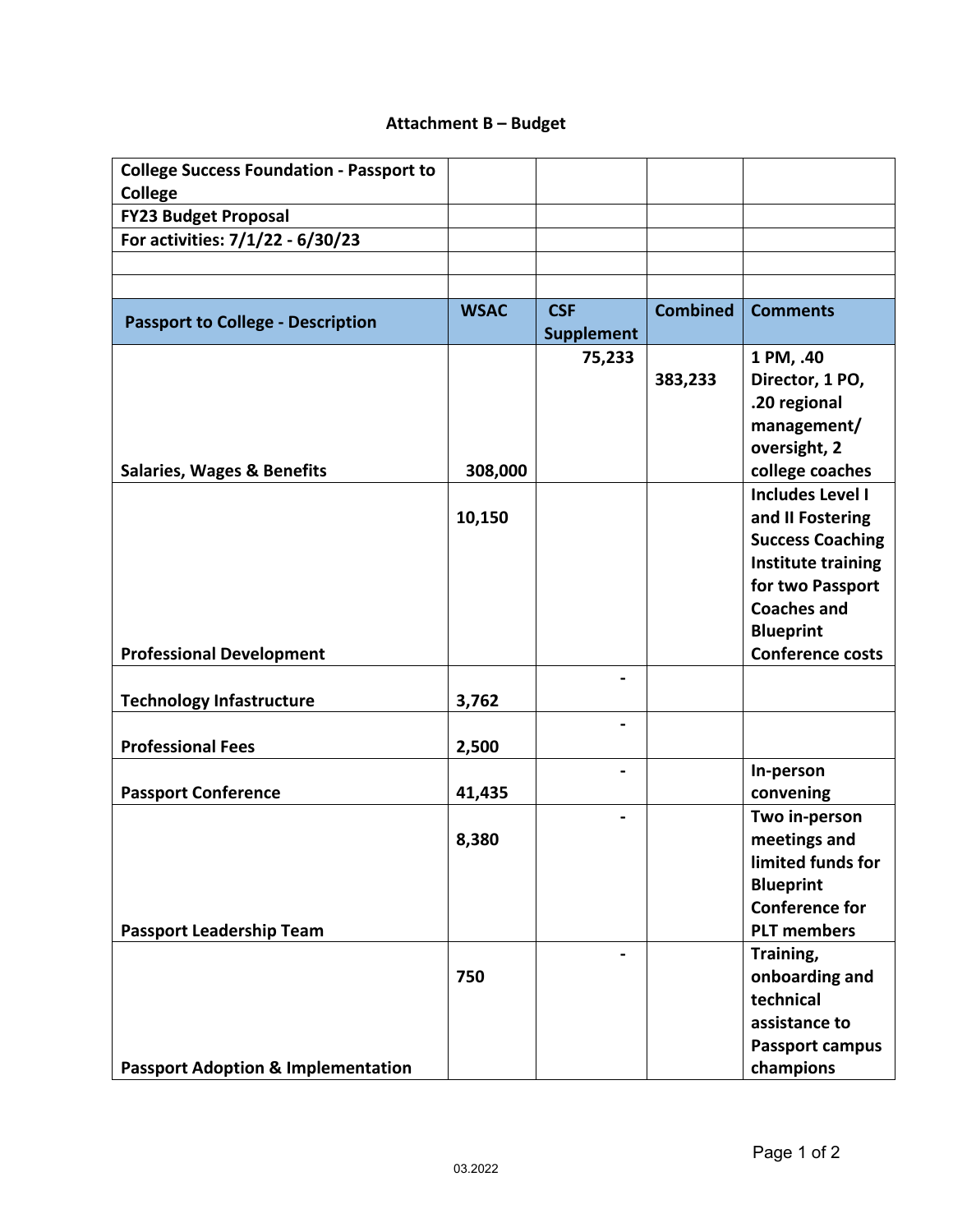| <b>Regional Passport Groups (formerly</b><br><b>Regional Service Coordination Groups)</b> | 3,717        |              | Hybrid model,<br><b>CSF will facilitate</b><br>some meetings<br>in-person                                                                                         |
|-------------------------------------------------------------------------------------------|--------------|--------------|-------------------------------------------------------------------------------------------------------------------------------------------------------------------|
| <b>Student Support (Passport Scholar</b>                                                  |              |              |                                                                                                                                                                   |
| <b>Persistence Fund)</b>                                                                  | 14,000       |              |                                                                                                                                                                   |
| <b>Passport Coaches</b>                                                                   | 10,675       |              | <b>Budget for</b><br><b>Passport Coaches</b><br>programming at<br><b>Skagit Valley</b><br><b>College and</b><br><b>Central</b><br>Washington<br><b>University</b> |
| <b>General travel for Passport related</b>                                                |              |              |                                                                                                                                                                   |
| meetings                                                                                  | 1,800        |              |                                                                                                                                                                   |
| <b>Staff Meetings</b>                                                                     | 950          |              |                                                                                                                                                                   |
| <b>Total Operating Program Expenses</b>                                                   | \$406,119    | \$<br>75,233 |                                                                                                                                                                   |
| <b>Program Support (8%)</b>                                                               | 32,490       | 6,019        |                                                                                                                                                                   |
| <b>Indirect Allocated Expenses (15%)</b>                                                  | 60,918       | 11,285       |                                                                                                                                                                   |
| <b>Total Indirect</b>                                                                     | \$<br>93,407 | \$<br>17,304 |                                                                                                                                                                   |
| <b>Total</b>                                                                              | \$499,526    | \$<br>90,078 |                                                                                                                                                                   |

**Grant amount = \$499,526**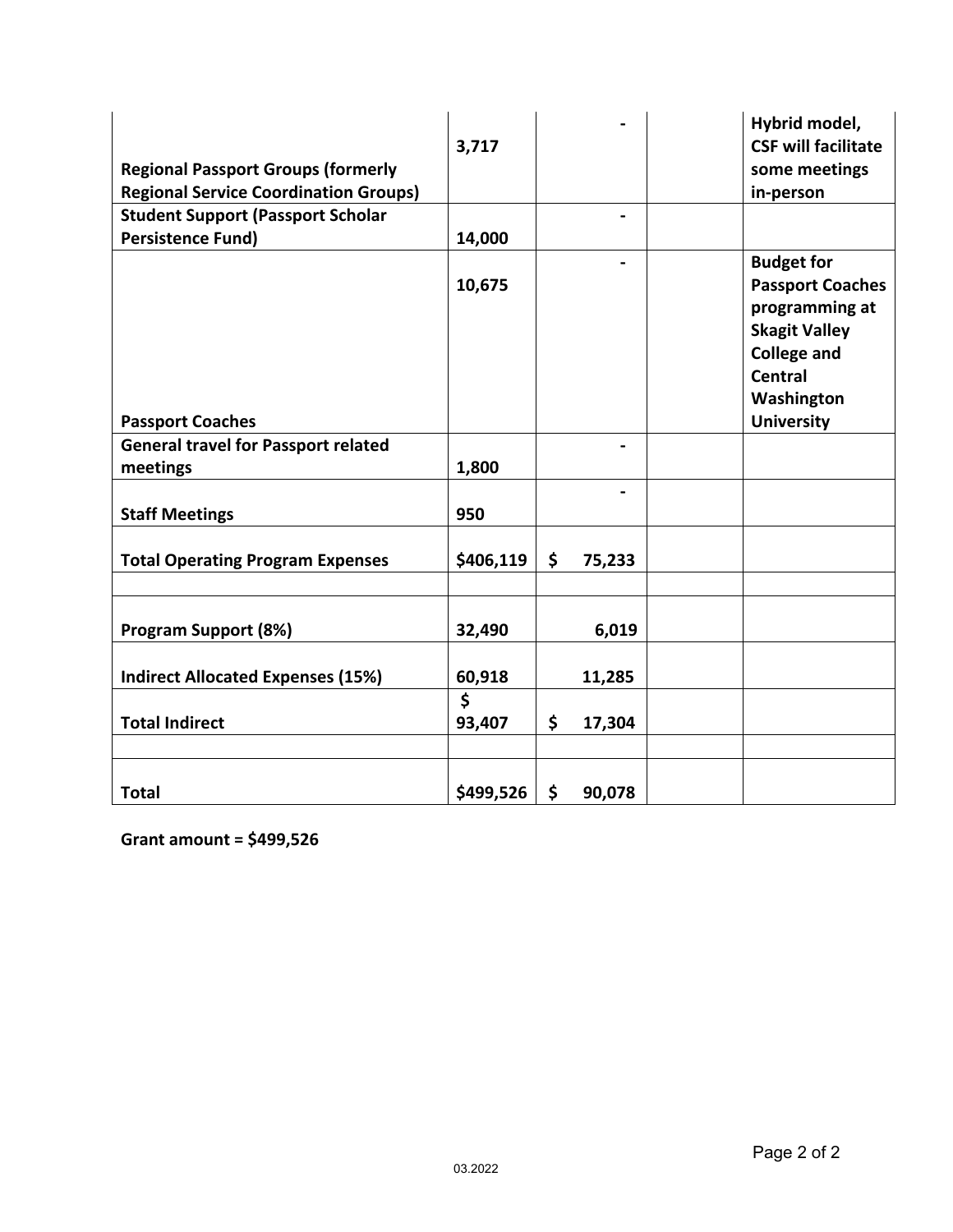

# Sole Source CONTRACT Filing Justification Template

*Use the following justification template for preparing to file sole source contracts in the Sole Source Contracts Database (SSCD). Once completed, copy and paste the answers into the corresponding SSCD question and answer fields. You will also need to include a copy of this completed form in the documents you post to your agency website and in WEBS.* 

# What is a sole source contract?

*"Sole source" means a contractor providing goods or services of such a unique nature or sole availability at the location required that the contractor is clearly and justifiably the only practicable source to provide the goods or services. (RCW 39.26.010)* 

*Unique qualifications or services are those which are highly specialized or one-of-a-kind.* 

*Other factors which may be considered include past performance, cost-effectiveness (learning curve), and/or follow-up nature of the required goods and/or services. Past performance alone does not provide adequate justification for a sole source contract. Time constraints may be considered as a contributing factor in a sole source justification however will not be on its own a sufficient justification.* 

# Why is a sole source justification required?

*The State of Washington, by policy and law, believes competition is the best strategy to obtain the best value for the goods and services it purchases, and to ensure that all interested vendors have a fair and transparent opportunity to sell goods and services to the state.* 

*A sole source contract does not benefit from competition. Thus the state, through RCW 39.26.010, has determined it is important to evaluate whether the conditions, costs and risks related to the proposal of a sole source contract truly outweigh forgoing the benefits of a competitive contract.* 

#### *Providing compelling answers to the following questions will facilitate the evaluation.*

#### **WSAC Contract No: 23PR280**

Passport to Careers - Passport to College Scholarship Program

Specific Problem or Need

What is the business need or problem that requires this contract?

The purpose of this contract is to support the College Success Foundation's (CSF) efforts to continue to employ support service strategies with its network of postsecondary institutions and community partners to increase retention and postsecondary success of Passport to College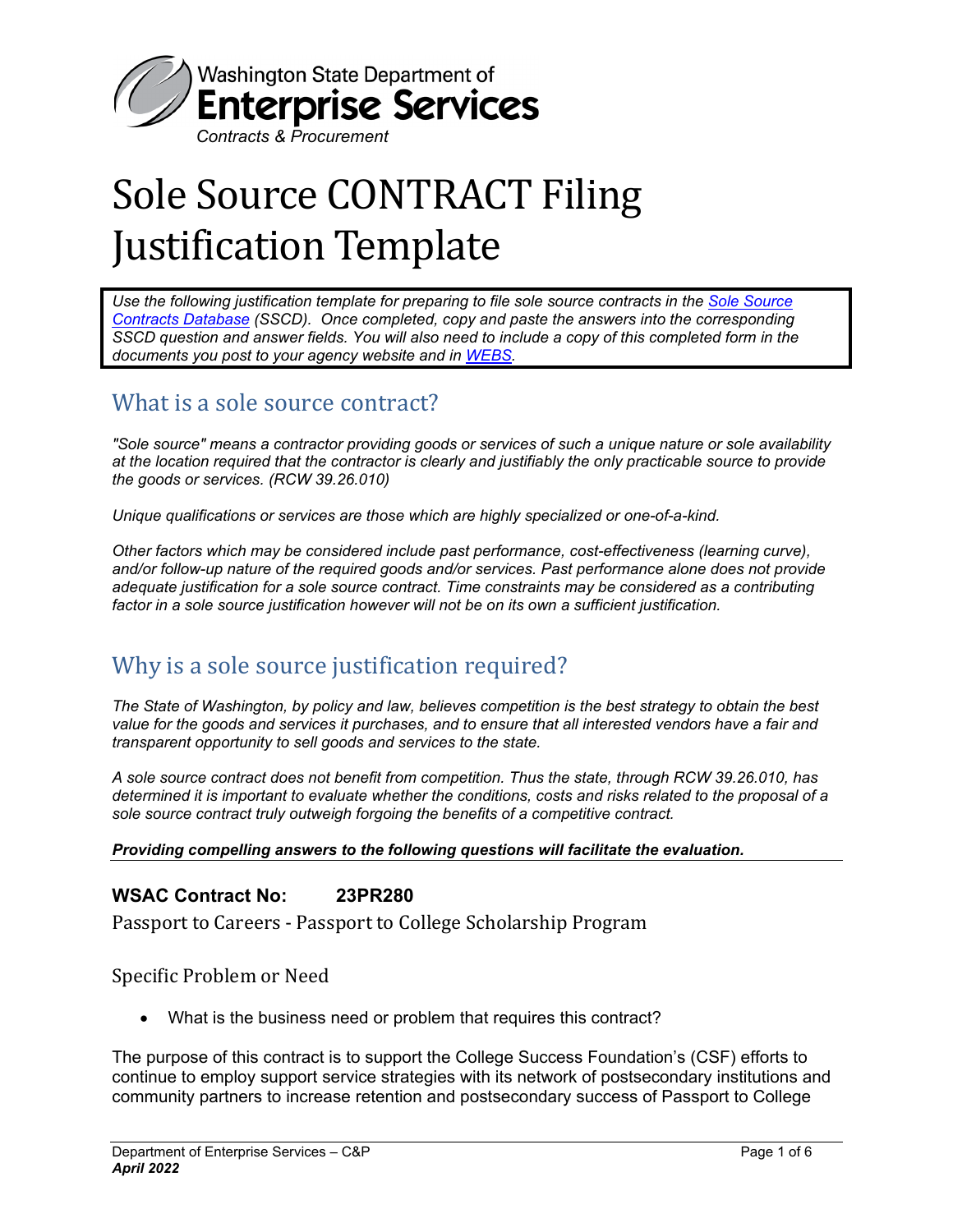

Promise Scholarship students. In addition to providing support services to WSAC partners and institutions, CSF will improve student outcomes through a pilot program to utilize individualized case management plans.

The Passport to College Promise (PTC) Program RCW 28B.117.005, was authorized as a sixyear pilot program in 2007 to encourage current and former foster care youth to prepare for, attend, and successfully complete a higher education; and to provide them with the educational planning, information, institutional support and direct financial resources necessary to succeed. The program was made permanent beginning July 1, 2012. During the 2018 supplemental legislative session the legislature expanded the Passport to College Promise Program (2SSB 6274) to include more categories of foster and at-risk youth. It also established the Passport to Careers program with two programmatic pathways: the Passport to College promise scholarship program and the Passport to Apprenticeship Opportunities program. A final change to the program was implemented in July 2020 making youth Passport-eligible if they had been in care after age 13. For purposes of this agreement, references to Passport to Careers (PTC) are intended to include all program elements.

In the 2022-2023 biennial operating budget, the WSAC was requested to work with a non-profit organization that could provide support services to postsecondary institutions, other agencies, and community partners to increase student completion in their post- secondary program.

PTC is a comprehensive program that provides crucial support to students from high school through higher education completion. Between 500 and 700 youth emancipate from foster care and an estimated 2000 unaccompanied homeless youth meet the Passport eligibility definition each year. Students who have experienced foster care and unaccompanied homelessness struggle with instability because of frequent changes in living situations and school enrollments. This instability and lack of adult supporters after emancipation can hinder development, high school learning, academic engagement, and postsecondary success. Bringing other agencies and institutions of higher education together to provide services to these youth is paramount to meeting the legislature's goal of making Washington State number one in the nation for foster youth and unaccompanied youth experiencing homelessness in enrollment, persistence, and completion (RCW 28B.117.010).

#### Sole Source Criteria

 Describe the unique features, qualifications, abilities or expertise of the contractor proposed for this sole source contract.

Beginning in 2009-10, CSF was instrumental in establishing the Passport support infrastructure, and continues to expand on the foundational work, on which this effective, viable program is based. While CSF's role initially was to provide direct support services to WSAC clients, they were able to build and expand relationships: with community partners, whose mission was to support foster and unaccompanied homeless youth; create relationships with other agencies; and, were instrumental in the development of the Designated Support Specialists (DSS) on campuses participating in the PTC. CSF is in the unique position to use the knowledge they've gained over time to deliver training and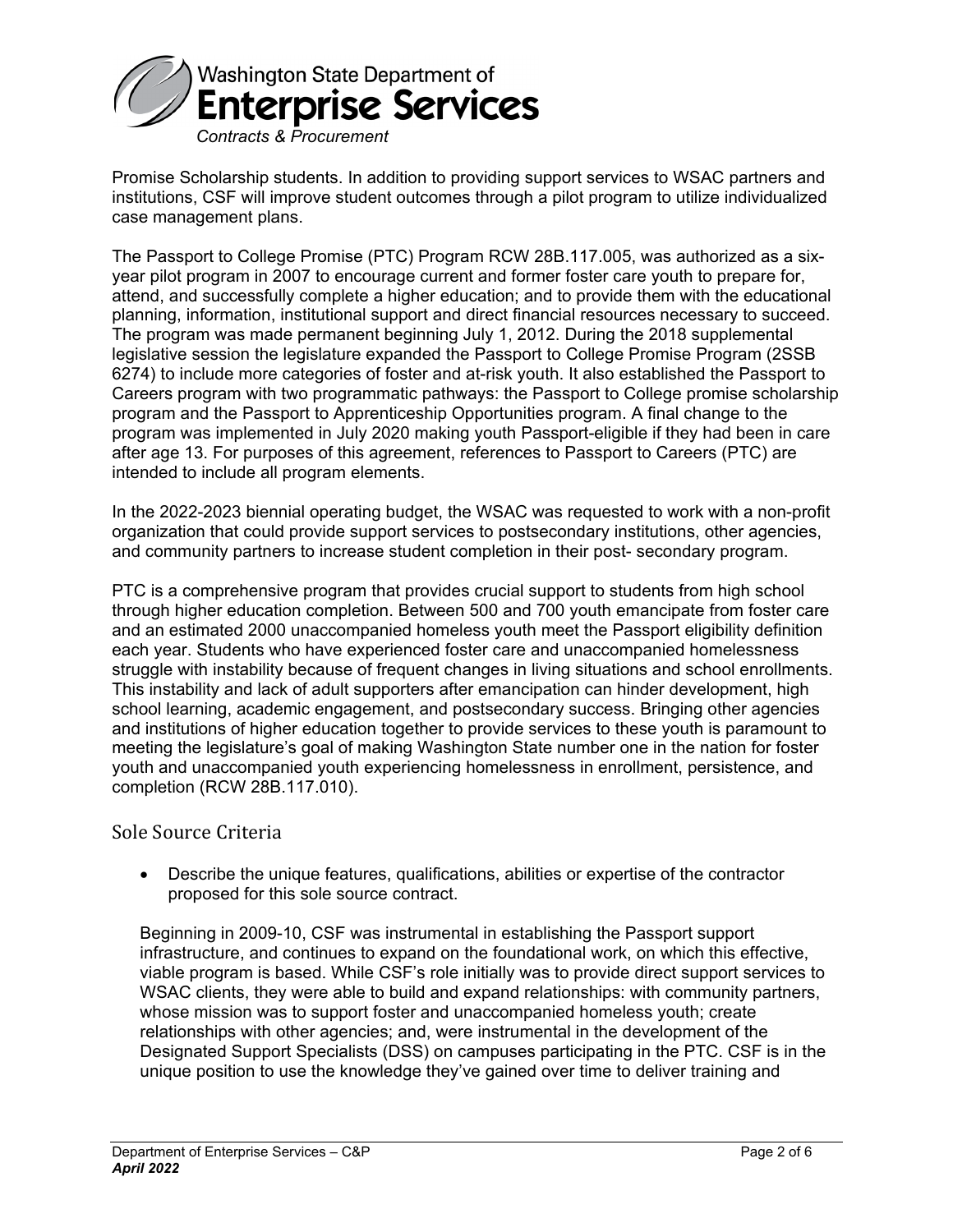

expertise to partners on how to take the tools and methods they've created to serve foster and unaccompanied homeless youth in meaningful ways.

RCW 28B.117.050 requires that an internet website be created and maintained to serve as a comprehensive portal for Passport Scholars to obtain information regarding higher education. CSF has created and enhanced a comprehensive website specifically for institutions' providers supporting Passport Scholars. The new enhanced site was launched in May 2018. Continuous improvements occur to maintain relevance to providers.

The legislature's stated purpose is to make "Washington the leader in the nation with respect to foster youth and alumni graduating from high school, enrolling in postsecondary education, and completing postsecondary education". CSF is well positioned to contribute to this goal based on its demonstrated effectiveness working with its partners and, in effect, the students they serve.

 What kind of market research did the agency conduct to conclude that alternative sources were inappropriate or unavailable? Provide a narrative description of the agency's due diligence in determining the basis for the sole source contract, including methods used by the agency to conduct a review of available sources such as researching trade publications, industry newsletters and the internet; contacting similar service providers; and reviewing statewide pricing trends and/or agreements. Include a list of businesses contacted (if you state that no other businesses were contacted, explain why not), date of contact, method of contact (telephone, mail, e-mail, other), and documentation demonstrating an explanation of why those businesses could not or would not, under any circumstances, perform the contract; or an explanation of why the agency has determined that no businesses other than the prospective contractor can perform the contract.

CSF is unique in that they have developed and maintained the on campus network of Designated Support Staff (DSS). These staff members are campus staff at each institution and have been trained with the necessary tools required to support youth participating in the Passport to College Program. This means CSF is already a trusted advisor with prior experience providing direct services to these youth. No other organization has that expansive experience.

The 2022-2023 legislation states that the non-governmental office should "provide services to support effective program implementation, resulting in increased postsecondary completion rates for passport scholars". CSF is uniquely qualified to provide the training and the structure which will enable their partners to successfully meet the legislature's directive to assist foster and unaccompanied homeless youth in attaining their educations goals.

 What considerations were given to providing opportunities in this contract for small business, including but not limited to unbundling the goods and/or services acquired.

None, as this is contracting with a non-profit organization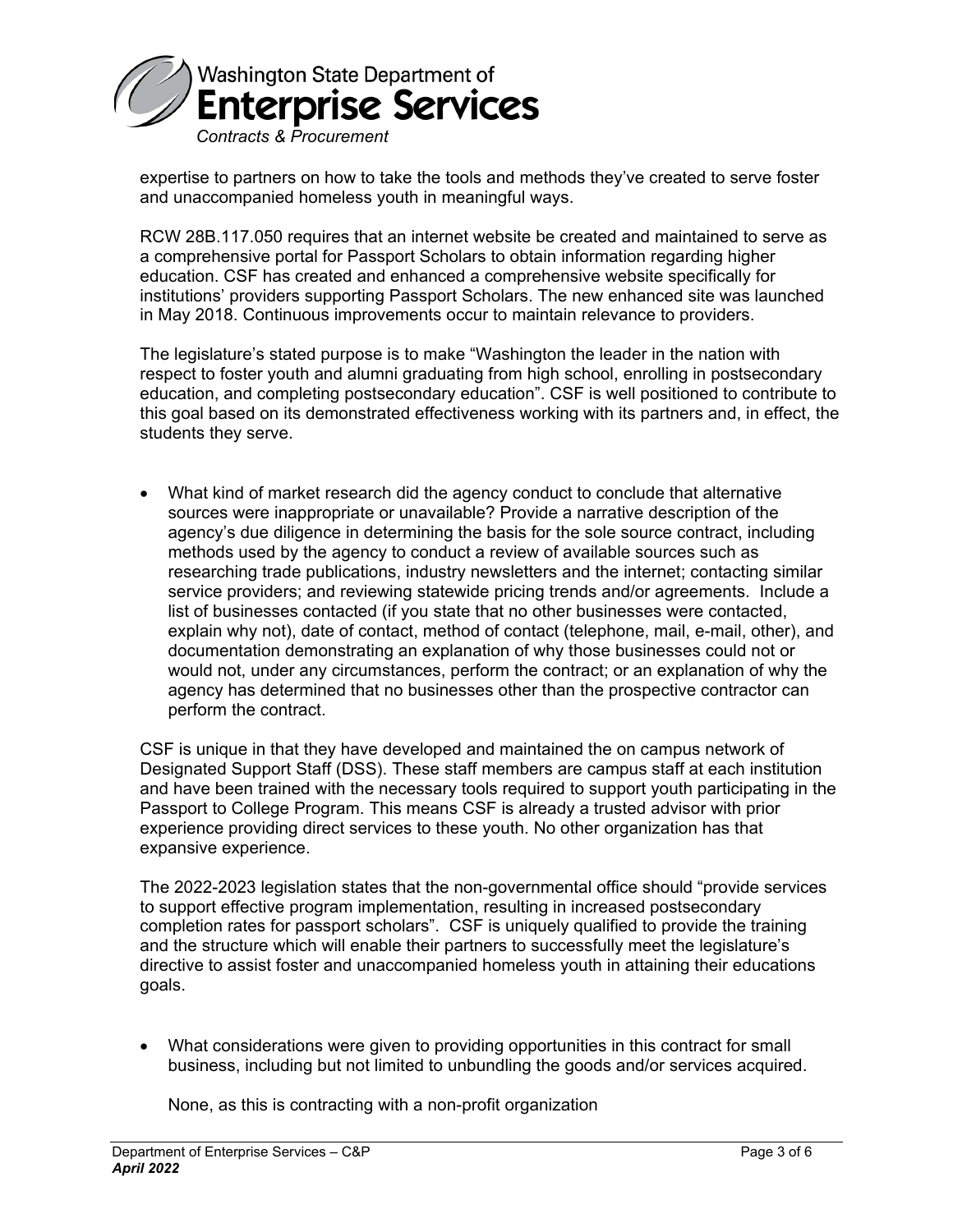

 Provide a detailed and compelling description that includes quantification of the costs and risks mitigated by contracting with this contractor (i.e. learning curve, follow-up nature).

The CSF has contracted with WSAC on the PTC program since 2009 and has a working rapport with partner agencies and institutions. CSF took the lead, in concert with WSAC, in convening a statewide team, the Passport Leadership Team (PLT), which is a 20 member (minimum) advisory group that meets quarterly to discuss statewide program implementation and improvement. Additionally, CSF has assembled regional service coordination groups that connect campus-based personnel with community-based personnel to support coordinated service delivery and successful student transitions from high school to post-secondary institutions.

If the existing infrastructure had to be rebuilt, the ability to provide support services to at risk youth who are targeted in the legislation would be diminished. The WSAC's ability to support these vulnerable students and to recruit and retain them would be at risk.

The robust website currently in place has been refined and enhanced over the last few years by CSF. Rebuilding this required component and marketing it to students, our partners, and other agencies would take time and additional dollars to do well and in a timely way.

 Is the agency proposing this sole source contract because of special circumstances such as confidential investigations, copyright restrictions, etc.? If so, please describe.

No

 Is the agency proposing this sole source contract because of unavoidable, critical time delays or issues that prevented the agency from completing this acquisition using a competitive process? If so, please describe. For example, if time constraints are applicable, identify when the agency was on notice of the need for the goods and/or service, the entity that imposed the constraints, explain the authority of that entity to impose them, and provide the timelines within which work must be accomplished.

No

 Is the agency proposing this sole source contract because of a geographic limitation? If the proposed contractor is the only source available in the geographical area, state the basis for this conclusion and the rationale for limiting the size of the geographical area selected.

No

 What are the consequences of not having this sole source filing approved? Describe in detail the impact to the agency and to services it provides if this sole source filing is not approved.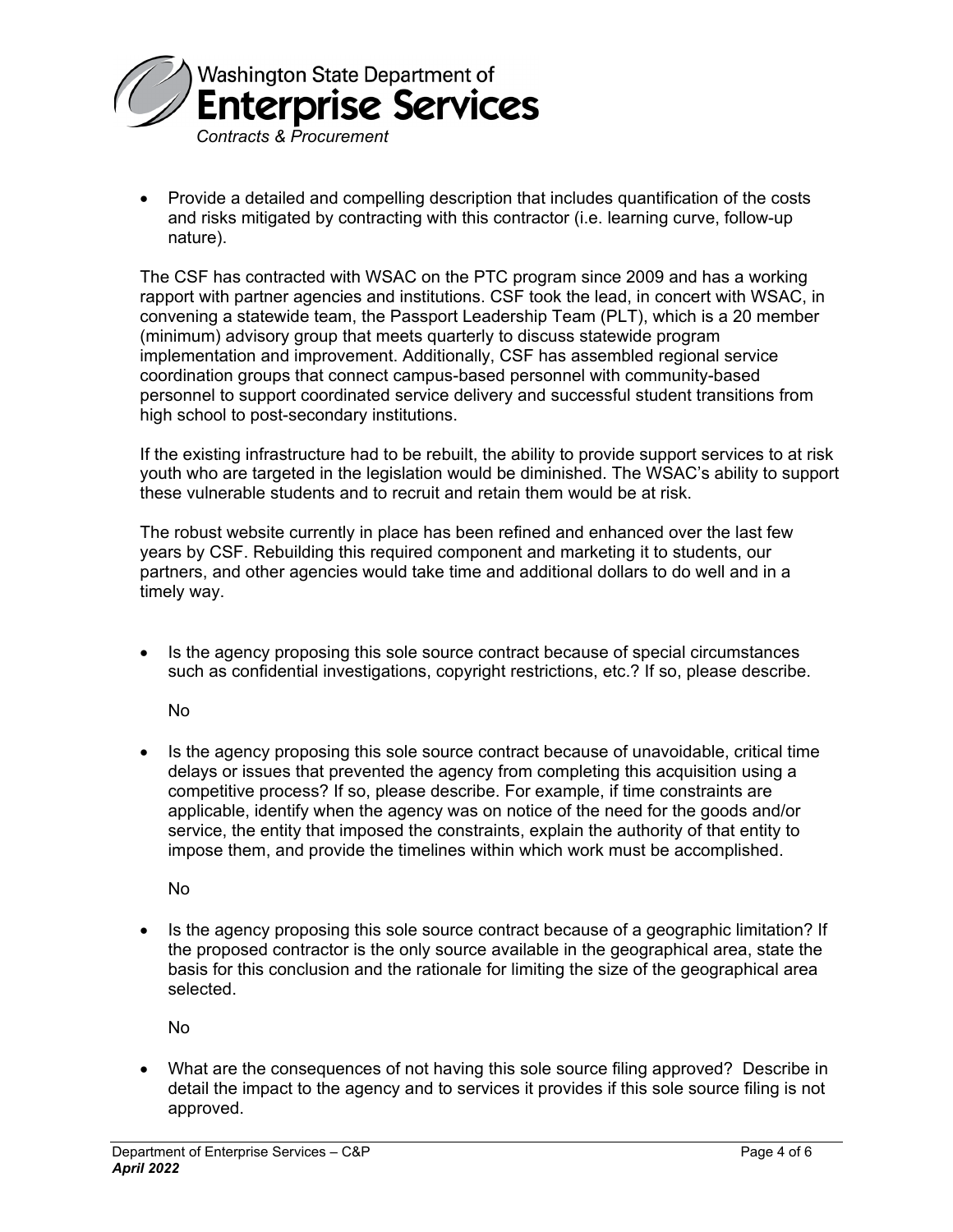

The development of necessary partnerships would have to be recreated. CSF has held the contract since 2009 and, over time, has developed and expanded relationships with community partners, postsecondary institutions and other agencies for whom assisting at risk youth is a paramount goal. The language in the initial legislation indicated that a nongovernmental office should provide support services directly to foster youth resulting in increased postsecondary completion rates for Passport scholars. The 2018 budget bill indicated that the non-governmental office should "provide services to support effective program implementation, resulting in increased postsecondary completion rates for passport scholars". The language change, while small, is a fundamental difference and CSF has created a framework where they are well positioned to support effective programs which will lead to increased postsecondary rates for these students.

The robust website currently in place would need to be rebuilt taking time and additional dollars to do well.

#### Sole Source Posting

• Provide the date in which the sole source posting, the draft contract, and a copy of the Sole Source Contract Justification Template were published in WEBS.

6/15/22

- If exempt from posting in WEBS, please provide which exemption.
- If failed to post, please explain why.
- Were responses received to the sole source posting in WEBS?

#### To be determined

- If one or more responses are received, list name of entities responding and explain how the agency concluded the contract is appropriate for sole source award.

#### Reasonableness of Cost

Since competition was not used as the means for procurement, how did the agency conclude that the costs, fees, or rates negotiated are fair and reasonable? Please make a comparison with comparable contracts, use the results of a market survey, or employ some other appropriate means calculated to make such a determination.

The cost of the agreement is based on the appropriation for the Passport to College Promise Scholarship program, one part of the two part expanded Passport to Careers Programs, provided by the legislature. The budget provides for a minimum of \$500,000 in fiscal years 2022 and 2023 for this purpose.